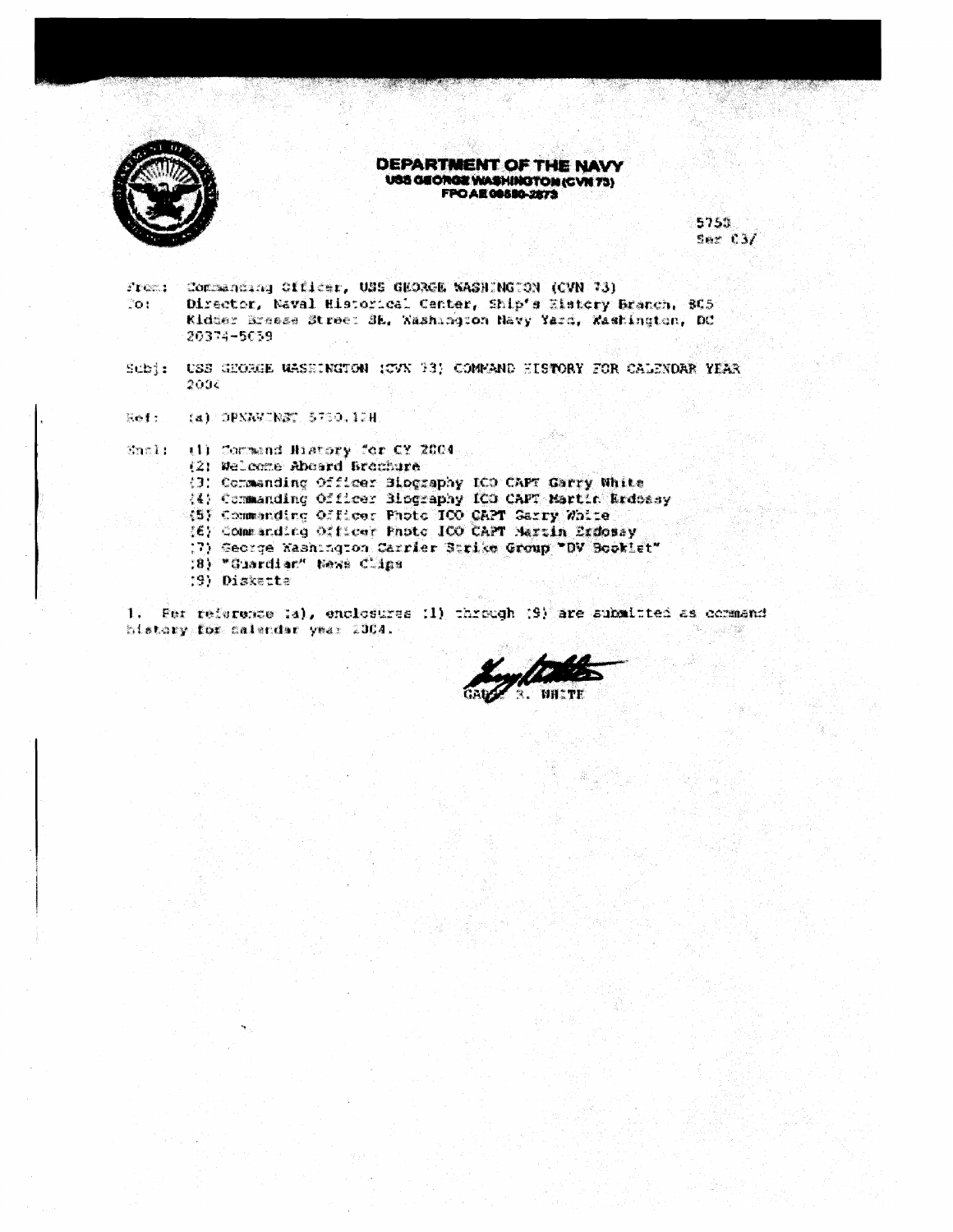## **USS GEORGE WASHINGTON (CVN 73) COMMAND HISTORY 2004 (UIC 21412)**

#### **COMMZWD AND COMPOSITION ORGANIZATION**

USS GEORGE WASHINGTON (CVN 73), sixth of the NIMITZ class nuclear-powered aircraft carriers, was commissioned on July  $4$ , 1992 at Naval Station Norfolk, Virginia. Homeported in Norfolk, Va., GEORGE WASHINGTON is an asset of Commander, Naval Air Force, U.S. Atlantic Fleet, commanded by Rear Admiral H. Denby Starling I1 who assumed command on July 28, 2004. At the beginning of this year, GEORGE WASHINGTON was moored at Pier 14s throughout the Preparation for Overseas Movement (POM) leave period that ended January 20, 2004.

Captain Martin J. Erdossy was in command of GW at the beginning of the year. Captain Garry R. White assumed command on September 30, 2004. The ship served as the flagship for Commander, Carrier Group EIGHT, commanded by Rear Admiral H. Denby Starling I1 until Rear Admiral William J. McCarthy relieved him on July 5, 2004.

Carrier Air Wing SEVEN, commanded by Captain Kenneth E. Floyd, then by Captain Robert A. Field as of July 5, 2004, was the ship's main armament. The air wing provides the capability to conduct sustained offensive air operations against land, surface and subsurface targets, and to defend the strike group in support of assigned missions.

There were 69 aircraft in Carrier Air Wing SEVEN, including: the F-14B Tomcat fighter flown by the "Red Rippers" of Fighter Squadron ELEVEN (VF 11) and the 'Pukin' Dogs" of Fighter Squadron ONE FOUR THREE (VF 143); the F/A-18 Hornet strike fighter flown by the 'Wildcats" of Strike Fighter Squadron ONE THREE ONE (VFA 131) and the "Knighthawks" of Strike Fighter Squadron ONE THREE SIX (VFA 136); the E-2C Hawkeye airborne early warning aircraft flown by the "Bluetails" of Carrier Airborne Early warning Squadron ONE TWO ONE (VAW 121); the S-3B Viking sea control aircraft flown by the "Top Cats" of Sea Control Squadron THIRTY ONE (VS 31); the EA-B Prowler electronic attack aircraft flown by the "Patriots" of Electronic Attack Squadron ONE FOUR ZERO (VAQ 140); the HH-60/SH-60F Seahawk helicopter flown by the "Nightdippers" of Helicopter Antisubmarine Squadron FIVE (HS 5); and the C-2A Greyhound carrier onboard delivery (COD) aircraft flown by the "Rawhides" of Fleet Logistics Support Squadron FORTY **(VRC** 40).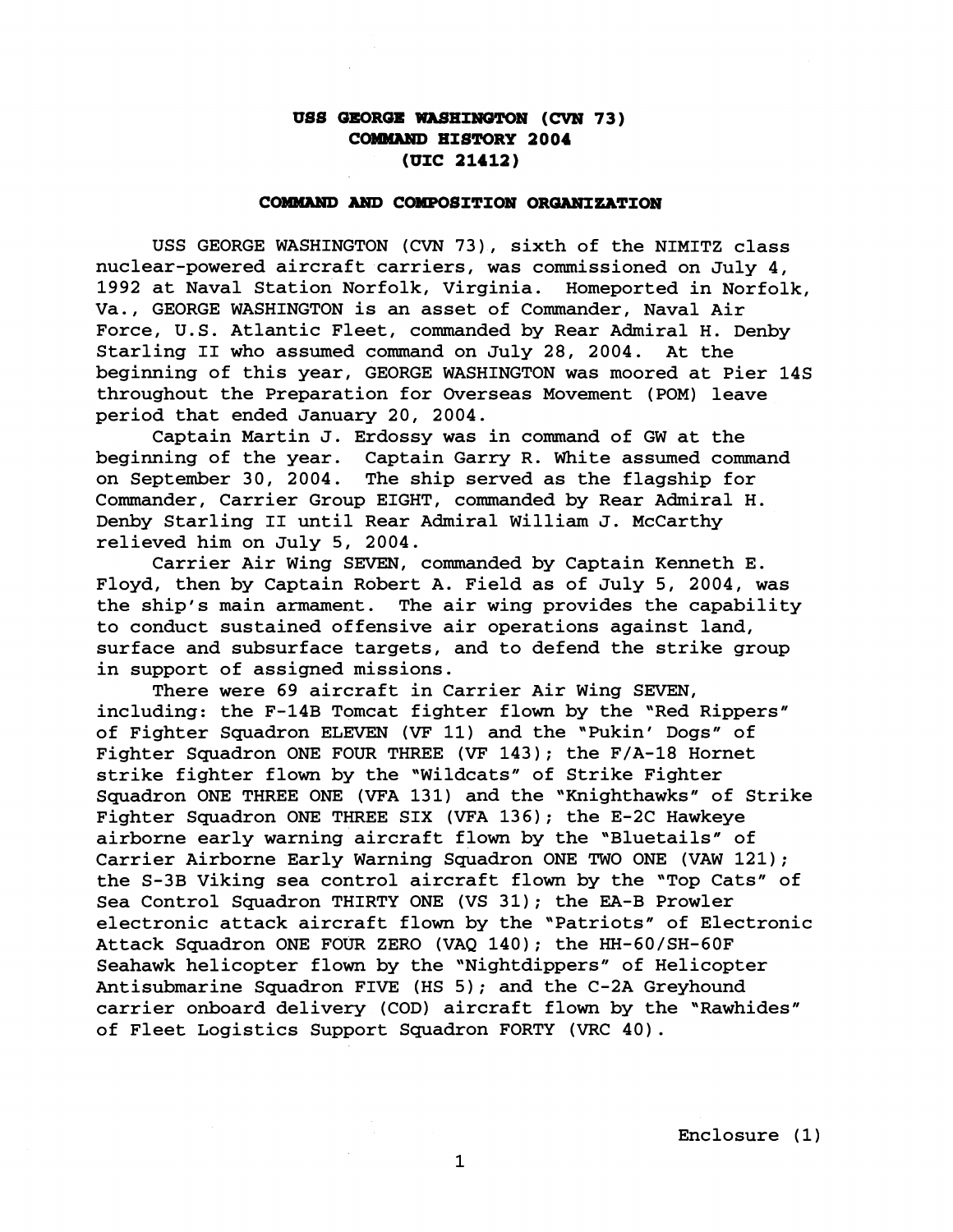| CAPT Martin J. Erdossy       |  |
|------------------------------|--|
| CAPT Garry R. White          |  |
| CAPT Dee Mewbourne           |  |
| <b>CAPT</b><br>Thomas Rowden |  |
| <b>CDR</b>                   |  |
| <b>CDR</b>                   |  |
| <b>CDR</b>                   |  |
| CDR                          |  |
| John McCabe<br><b>CAPT</b>   |  |
| CDR                          |  |
| MC<br>CDR                    |  |
| <b>CDR</b><br>DC             |  |
| <b>CDR</b>                   |  |
| <b>CDR</b>                   |  |
| <b>CDR</b>                   |  |
| <b>CDR</b>                   |  |
| <b>CDR</b>                   |  |
| <b>CDR</b>                   |  |
| <b>CDR</b>                   |  |
| CDR                          |  |
| CDR                          |  |
| <b>CDR</b>                   |  |
| <b>CDR</b>                   |  |
| LCDR                         |  |
| LCDR                         |  |
| LCDR                         |  |
| LCDR                         |  |
| LCDR                         |  |
| LCDR                         |  |

Commanding Officer Commanding Officer Executive Officer Reactor Officer Reactor Officer Command Chaplain Command Chaplain Chief Engineer Air Boss Air Boss Senior Medical Officer Senior Dental Officer AIMD Maintenance Officer AIMD Maintenance Officer Navigator Weapons Gun Boss Weapons Gun Boss Supply Officer Operations Officer Safety Officer Safety Officer Combat Systems Officer Combat Systems Officer Deck **lst** Lieutenant Training Officer Legal Officer Legal Officer Administration Officer Administration Officer

## USS GEORGE WASHINGTON (CVN 73) LEADERSHIP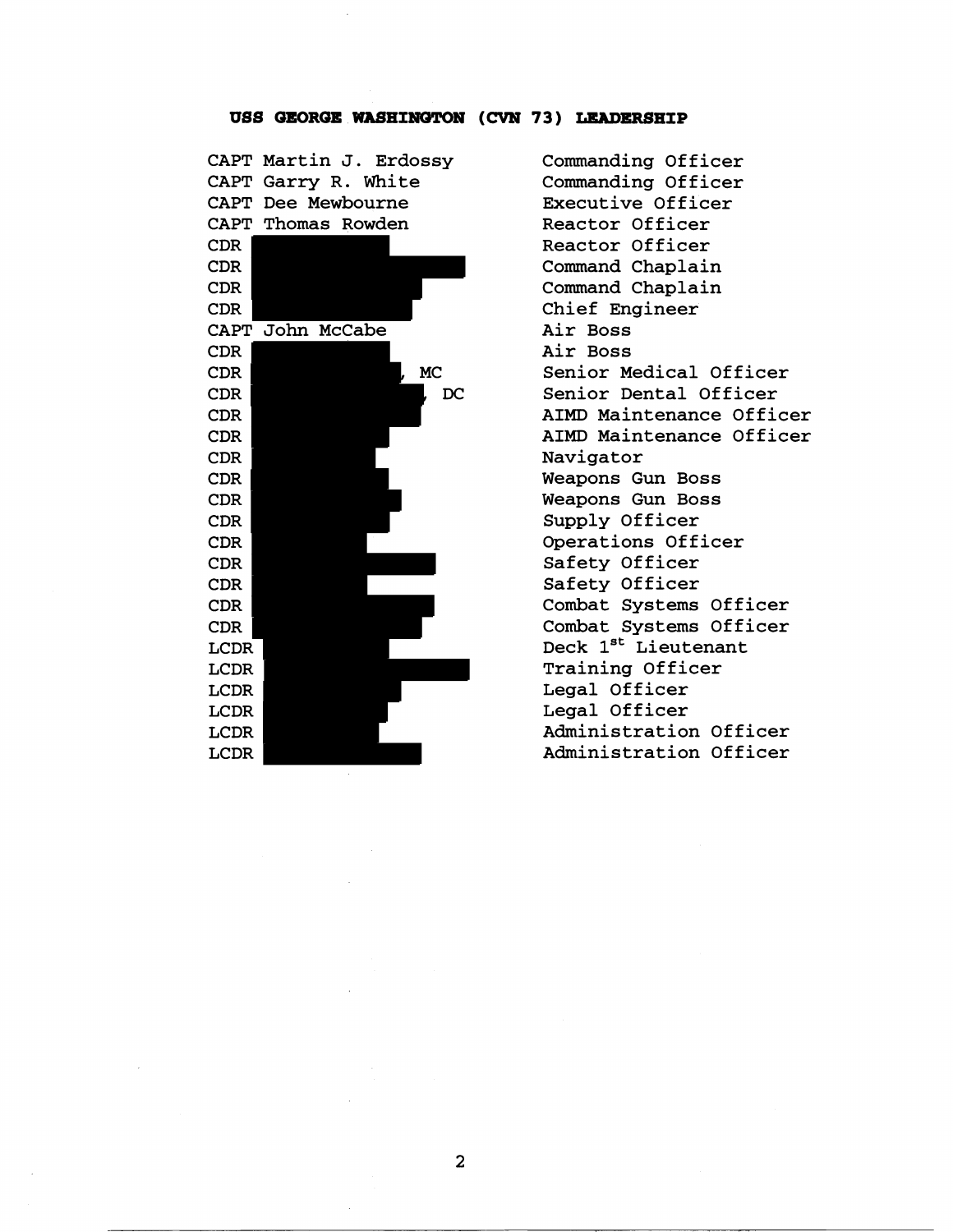#### **2004 HIGHLIGHTS**

USS GEORGE WASHINGTON was deployed away from homeport 231 days, and sailed more than 70,750 nautical miles, the equivalent to more than 2.5 times around the globe, in support of Operations IRAQI FREEDOM (OIF) and ENDURING FREEDOM (OEF), the Global War on Terrorism, Sustainment Training and Fleet and Training Command Carrier Qualifications. This brings the total miles navigated since 1992 to 503,500 nautical miles. Listed below are some noteworthy accomplishments for CY 2004:

**Deck Department.** USS GEORGE WASHINGTON was involved in 36 underway replenishments with various NATO, USNS and USS ships [more than 100 hours along side], as well as seven dedicated vertical replenishments. GW completed seven precision anchorages, nine pier-side moorings and eight restricted water/straits transits; including two passages each of the Suez Canal, Strait of Gibraltar, Bab el Mandab Strait and the Strait of Hormuz.

**Navigation Department**. Navigation received a 99.14 percent score for outstanding seamanship readiness, the highest Final Evaluation Period (FEP) score ever awarded to an Atlantic Fleet carrier. Additionally, the department scored an 89 percent on the FEP exercise during the Inter-Deployment Readiness Cycle (IDRC), and completed all competitive exercises (COMPEX) with an average score of 95.9 percent.

**Reactor Department.** Reactor completed the Operational Reactor Safeguard Examination (ORSE) and provided power to propel1 GW 70,750 nautical miles.

**Air Department.** During CY 2004, Air received a 98.7 percent Aircraft Launch and Recovery Equipment (ALRE) availability rate that enabled unprecedented sortie completion rate of 98 percent while executing 10,398 mishap-free launches and recoveries (7,753 in support of Operations IRAQI FREEDOM, ENDURING FREEDOM AND VIGILANT RESOLVE). They conducted 36,366 aircraft moves (29,754 deployed), 6,170 hangar bay moves (4,386 deployed), 1,242 elevator runs (1,105 deployed), responded to 229 mishapfree crash and salvage evolutions and delivered 16.4 million gallons of JP-5 fuel.

**Safety Department.** With a proactive approach and aggressive training, Safety orchestrated the command reduction in safety mishaps by 45 percent compared to the 2002 deployment. Safety performance resulted in zero class Alpha, three class Bravo and seven class Charlie mishaps and zero reportable liberty incidences on deployment.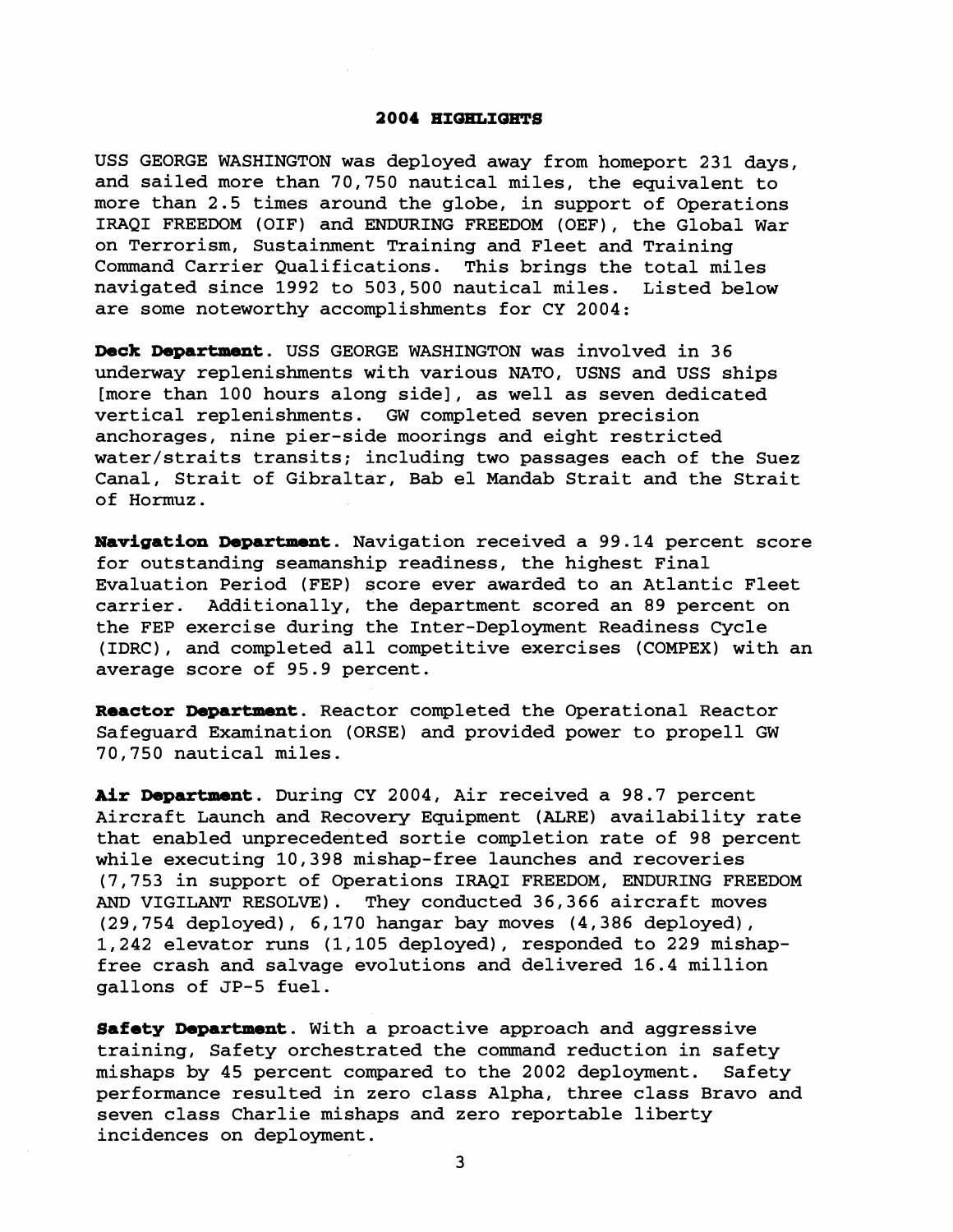**Weapons Departmemt.** Weapons accumulated 903 pieces of ordnance, completed SUW-17 COMPEXes with a 100 percent score and satisfactorily completed the Aviation Ordnance and Conventional Ordnance Readiness Review and the COMNAVAIRLANT 3M Assessment.

**'Operations Department.** The Combat Directional Center completed a NATO Sea Sparrow live-fire event, which engaged two stream raid sub-sonic aerial targets, and conducted a live-fire Closein-Weapons-System (CIWS) engagement of a Towed Decoy Unit by all four mounts, as well as 13 CIWS PACFIREs.

The Carrier Tactical Support Center (CV-TSC) supported Destroyer Squadron TWENTY EIGHT (DESRON 28) with 14,668 man-hours in execution and documentation of more than 5,000 contact reports, 3,320 ship queries and 200 Maritime Intercept Operations (MIO) boardings.

The Air Transportation Office (ATO) handled more than 5,600 passengers, (2,668 inbound and 3,052 outbound) and nearly 500,000 pounds of mail, (326,670 inbound and 182,147 outbound).

The Carrier Air Traffic Control Center (CATTC) controlled more than 10,500 safe aircraft carrier landings (6,185 day and 4,407 night), qualified 288 pilots and conducted 10,189 sorties (5,049 day and 5,140 night) .

During the deployment, the Intelligence Division processed 1,760 aim points (1,298 in support of OIF), produced more than 7,000 time sensitive targeting (TST) smart packs, debriefed 6,900 sorties (1,900 for OIF), conducted battle hit assessments **(BHA)**  for more than 300 sorties and 50 combat deliveries, exploited more than 210 images from 17 OIF TARPS missions and conducted more than 900 cyclic operations briefs and 350 OIF mission briefs. In support of OEF/Operation SEA DRAGON, the Intelligence Division processed 2,100 Surface Surveillance Coordinator (SSC) contacts and produced 70 boarding packages and 175 query reports. Other support included 50 merchant locators, 15 intelligence information reports, 4,000 exploited national and tactical images supporting indications and warning (I&W) requirements, and 17,000 Cryptological Time Sensitive and Technical Reports, as well as thousands of tactical reports (TACREPS) .

The Photo Lab processed 8,000 feet of TARPS film in support of OIF and 5,000 SSC images, produced 32,000 hard-copy prints, completed 3,300 photography jobs, and submitted 877 photos to

4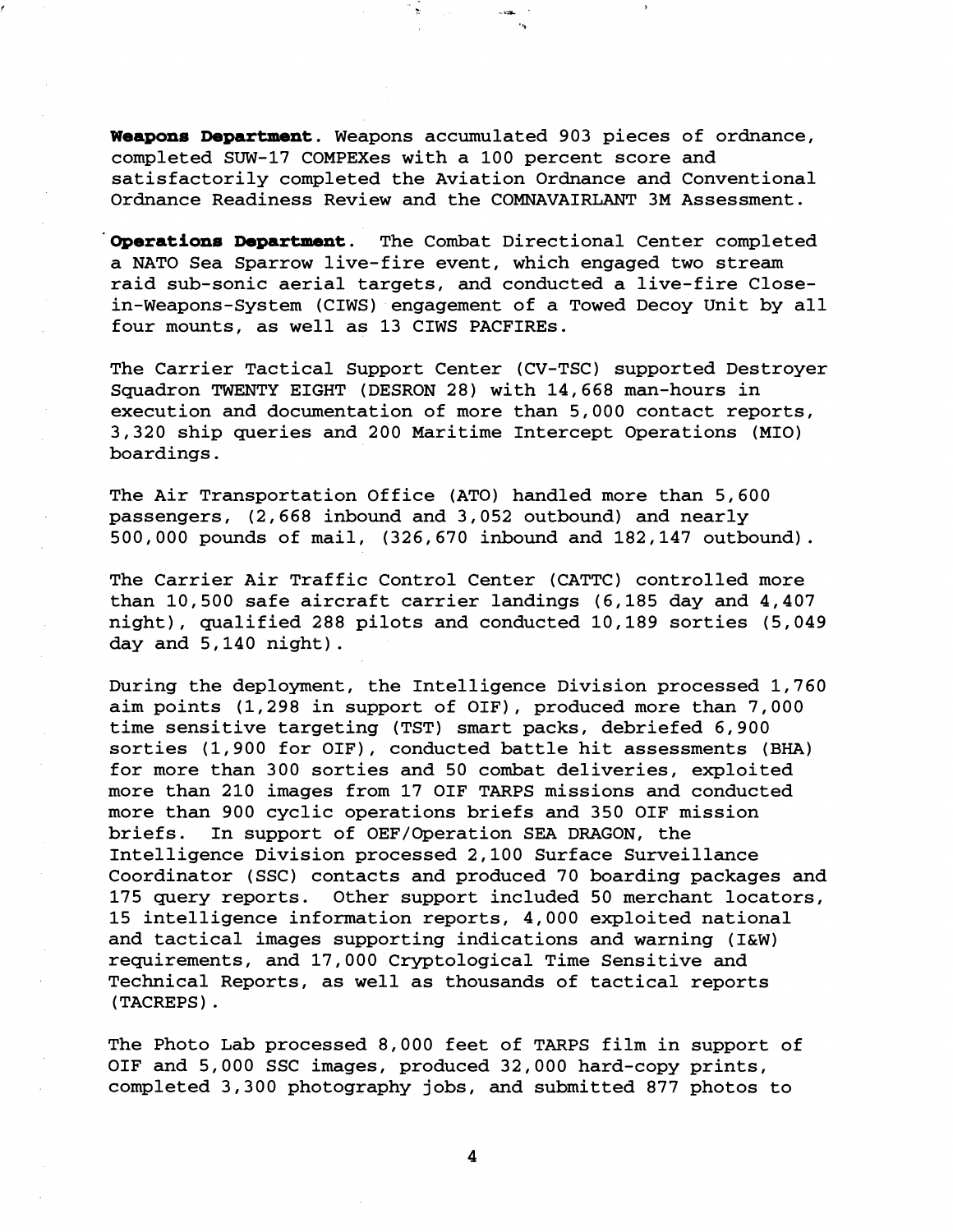CHINFO for worldwide publication, including the cover of "Proceedings" and numerous photos in "All Hands" magazine and the Navy's news website.

The Public Affairs Office hosted more than 1,800 distinguished visitors to include heads of state, and senior government, military and business leaders yhile pier-side in Norfolk and 594 embarked distinguished visitors underway, as well as 50 media representatives. During deployment, the office produced an award-winning daily internal SITE-TV show 'GW NOW!" and a daily newspaper, the "Guardian." They also produced more than 250 internal news stories, 80 of which were published in various news publications. The broadcast team produced various internal training products, which addressed topics including safety, medical issues, educational opportunities and command policies. They also developed a proactive internal media training production for "School of Ship," the command indoctrination course, to train the crew in media interaction.

**Engineering Department**. The ship's damage control training program sustained the ship's readiness at a monthly average rating of 100 percent. The department scored a 95.44 percent during COMPEX.

Combat Systems Department. Combat Systems maintained 98 percent reliability of NIPRNET/SIPRNET. The first carrier to become a network-operating center for all incoming and outgoing email thru one exchange server, processing more than 12 million Emails during deployment.

The ship's communication division served as the Carrier Strike Group (CSG) Communications and Control Ship (CCS), and ensured the flow of internal/external tactical communications systems (average 12,276 messages daily). During 2004, there were 1,625,957 messages received anq 7,022 messages transmitted.

Micro-Miniature/Module Test Repair Facility (2M/MTRF) technicians repaired 384 circuilt card assemblies and electrical and electronic modules (CCA/EM), saving \$1.1 million. They also performed 3,475 information system hardware and software trouble reports, saving more than \$300,000.

Aircraft Intermediate Maintenance Department. AIMD repaired nearly 11,500 items, and provided support to Carrier Air Wing SEVEN (CVW 7) and all other carrier strike group customers throughout the deployment and the subsequent surge period. Contributed to CVW-7's 97.3 percent overall completion rate and resulted in Team GW/CVW-7 amassling nearly 8,800 sorties and more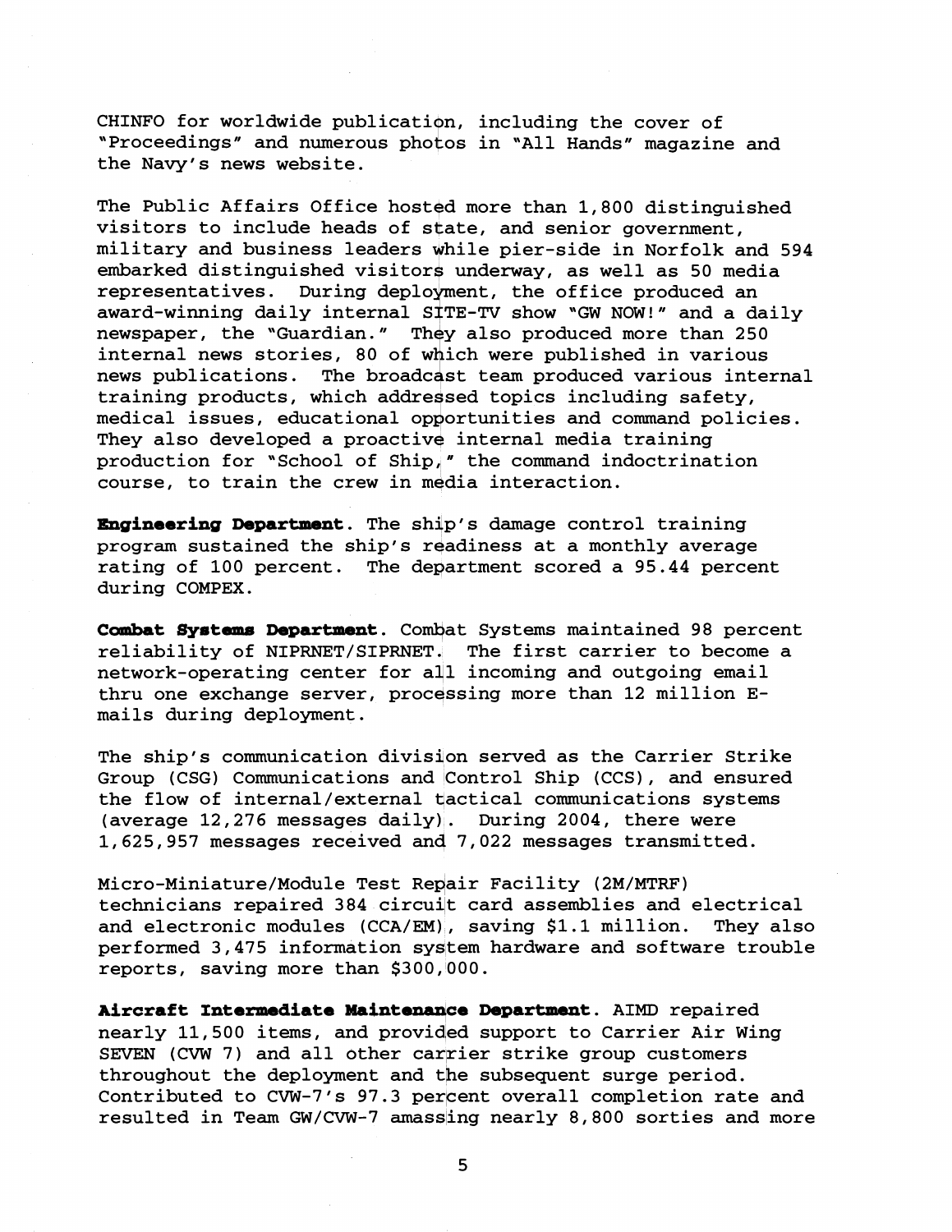than 21,000 flight hours. AIMD supported Group Sail 2004 by repairing 677 items in support of CVW-7's 599 sorties and 1,025 flight hours.

**Supply Department.** Supply maintained an operational budget in excess of \$97 million and an inventory of more than \$315 million, which included 82,000 parts. They loaded more than 420,000 pounds or stores and supplies on more than 4,000 pallets. The ship's store sold more than \$4 million in merchandise and a NEXCOM record of more than \$1 million in foreign merchandise in direct \$upport of **MWR.** Numerous food service lines provided 24-hour operational service, totaling more than \$6.5 million of food served.

**Medical Department.** Medical met all requirements for the "Blue M" and was awarded the Naval Environmental Health Center's Gold Star for Health Promotions. They coordinated 66 MEDEVACS, responded to 84 medical emergencies and cared for 129 patients. Outpatient visits numbered 23,473 and surgical procedures totaled 984, including six appendectomies.

**Dental Department**. Dental averaged 1,000 patients per month, providing more than 21,000 major procedures, representing \$1.5 million in dental services to qhe entire GW Carrier Strike Group. During the 2004 deployment, Dental performed more than 16,500 major procedures during 8,500 patient visits.

Legal Department. Legal provided 1,058 powers of attorney, 150 legal assistance appointments with a Judge Advocate, the preparation of 77 civil court dontinuances, and the preparations of more than 1,300 tax returns, resulting in more than \$1.5 million in refunds to the crew.

**Comnad Religious Ministries Department.** CRMD conducted more than 50 religious ministry programs each week while underway. They also provided a wide range of opportunities to GEORGE WASHINGTON crew and family including deck plate visitation, premarital counseling, marriage counseling, grief counseling and crisis intervention. CRMD higqlights include: community relations project for San Vincenzio Abbey, Italy; six burialsat-sea, heritage observances, **a** pre-deployment seminar and return and reunion training at the end of the deployment. CRMD recorded more than 1,025 Family Literacy Foundation's United Through Reading (UTR) tapes for the 2004 deployment. CRMD initiated the "My Big Adventure" program, which assisted families in staying together by customizing a children's book describing the adventures their loved ones' experienced on deployment. Additionally, they reduced preventable American Red

6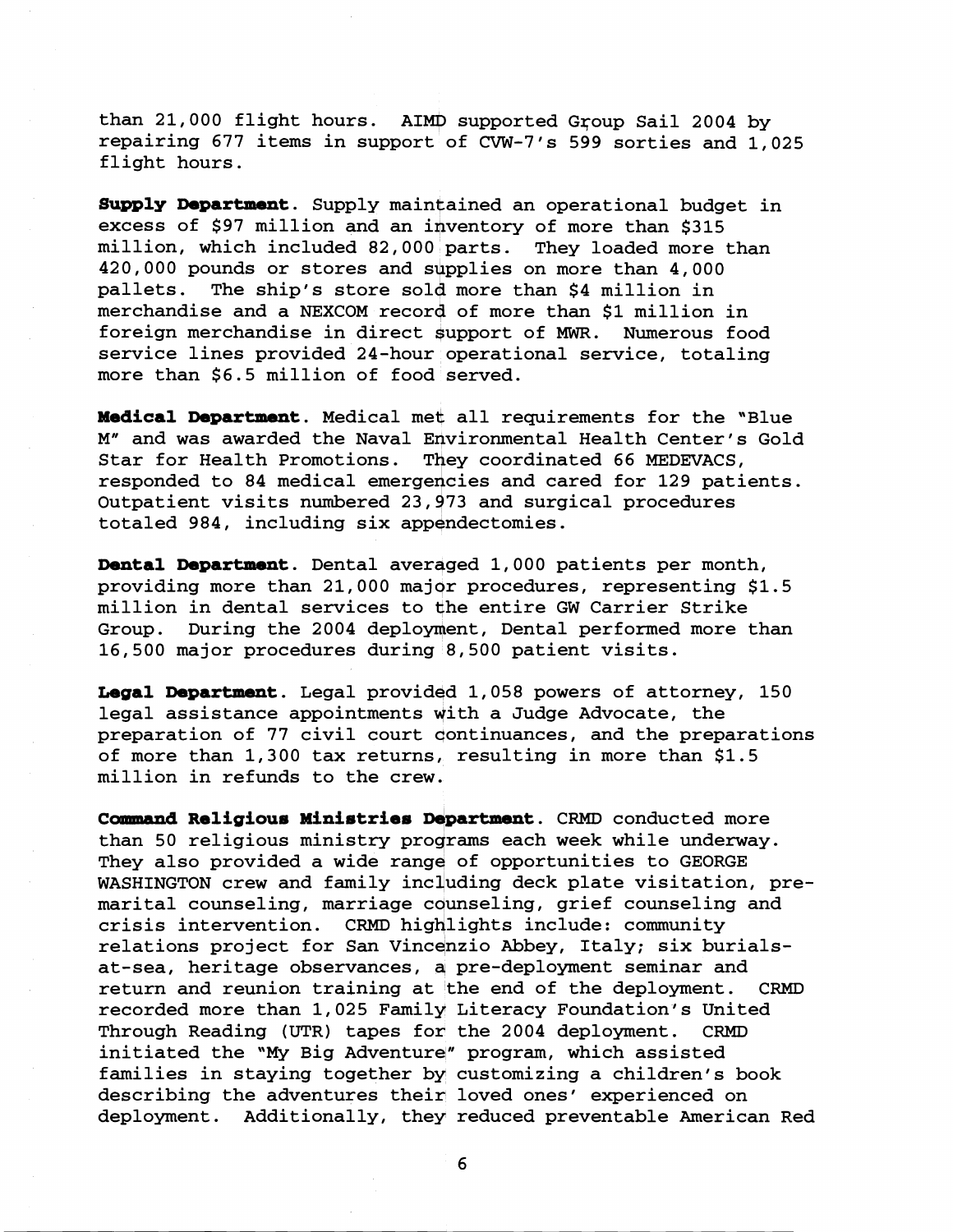**Cross cases by 25 percent compared to the previous deployment**  through aggressive support programs and information **dissemination.**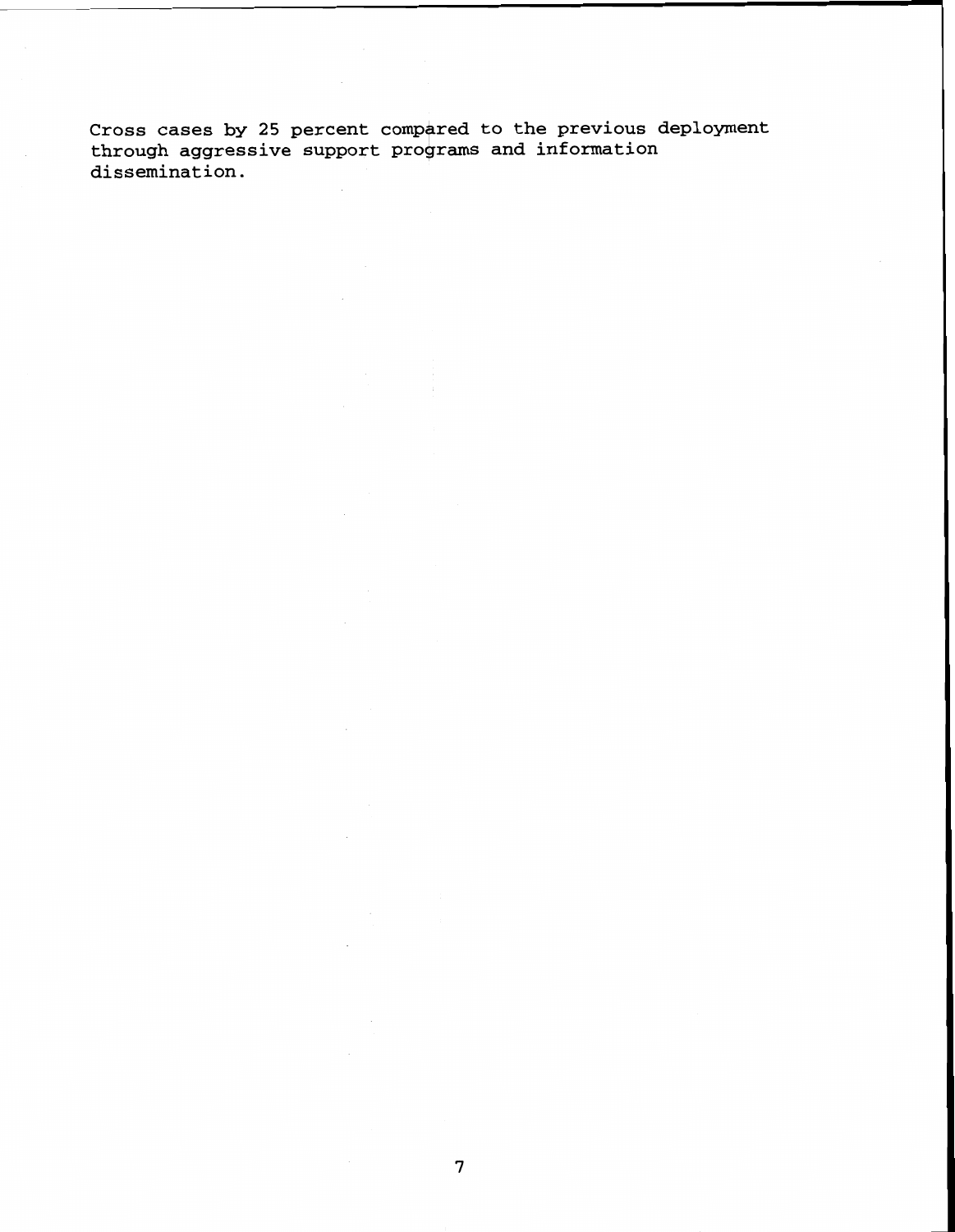## **2004 NARRATIVE**

Sailors on board USS GEORGE WASHINGTON (CVN 73) enjoyed the beginning of 2004 while they were on holiday leave. The ship was surge-ready New Year's Day as they counted the days to deployment.

On January 8, Sailors returned to work from POM/Holiday stand down to make final preparations for the upcoming deployment. During the next two weeks, pallets of food and supplies were brought on board as part of the ship-wide preparations.

During the early morning hours on January 20, Sailors said goodbye to their families and boarded the ship getting underway for Carrier Qualifications befdre heading East to the Mediterranean Sea and Arabian dulf for a scheduled six-month deployment.

The first week of the deployment challenged the GW crew and embarked Carrier Air Wing SEVEN with few challenges, but when situations came up, everyone responded as trained.

On January 27, an HH-60H Seahawk from HS-5 responded to an emergency situation on board the Italian merchant vessel Isolo Verde. The Captain of the ship radioed GW and requested medical assistance for Giovanni Cutugnd, a merchant mariner who had fallen down a ladder in rough seas. AW3(NAC) was lowered from the helicopter, hovering above the deck of the Isolo Verde, to the sailor. The same state of the same signals to communicate with the crew, and prepared Cutugno for transport to GW. Once on board GW, Medical treated Cutugno for cuts and an injury to his right leg.

Turnover with USS ENTERPRISE (CVN 65) took place from January 29 until January 31 while the ship was transiting the Atlantic Ocean.

On February 1, as Sailors prepared to watch the Super Bowl, GW transited the Strait of Gibraltar, entering  $6<sup>th</sup>$  Fleet Area of Operations. By February 6, GW and CVW-7 Sailors were enjoying their first port visit of the qeployment, a four-day port stop in Souda Bay, Crete.

On February 12, GW and US^ **VELLA** GULF (CG 72) Sailors changed pace for a couple of ddys and gave Sailors a broader knowledge of the different ships and their missions, as they made a personnel transfer to both ships using a rigid hull inflatable boat. This cross deck was the first of many made during the deployment.

On February 16, Sailors aboard GW made the 16-hour transit through the Suez Canal, entering 5<sup>th</sup> Fleet Area of Operations.

On February 20, GW transited another strait at the Bab-Al-Mander Strait, leaving the Red Sea and heading into the Arabian Sea. Eight days later, the ship transited through the Strait of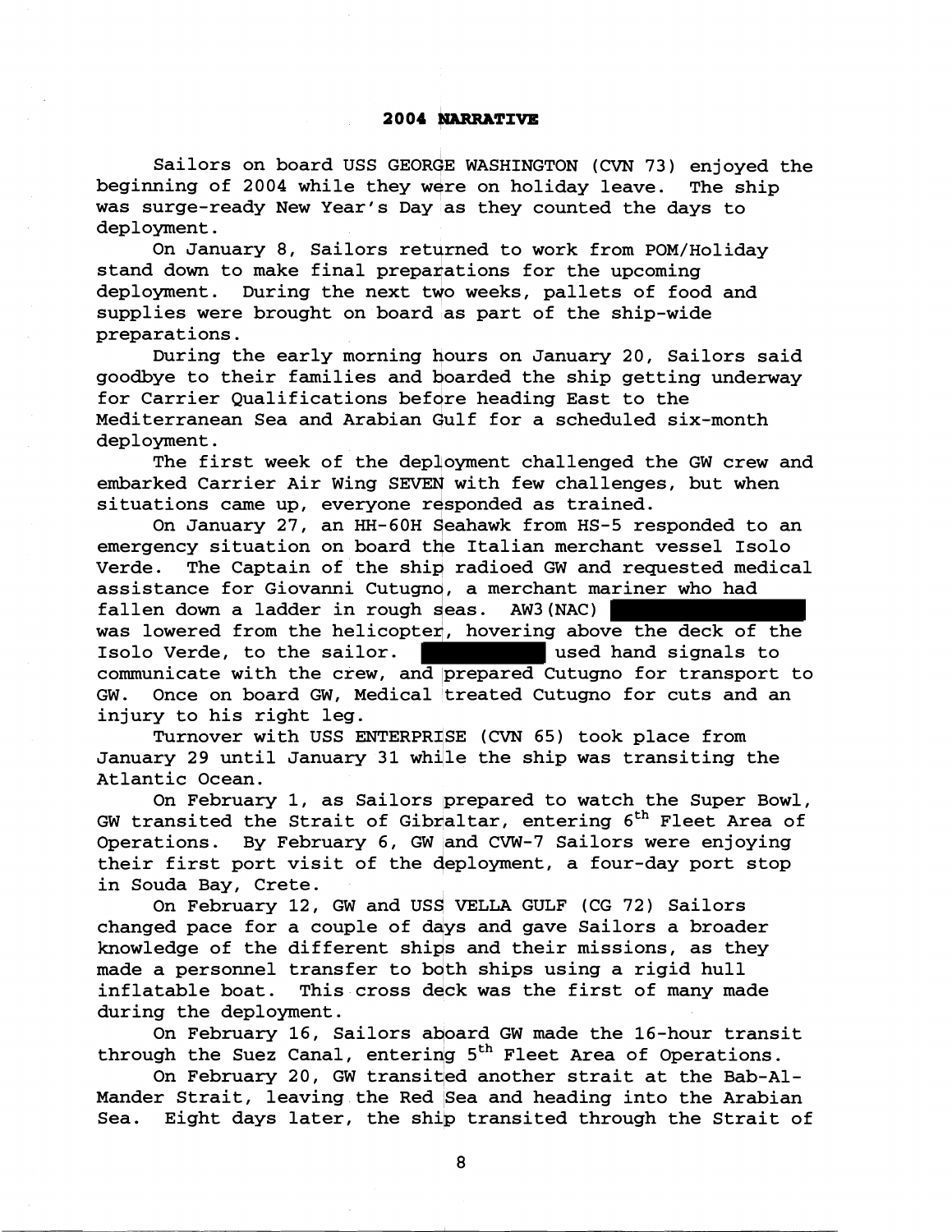Hormuz, and entered into the Arabian Gulf, assuming the watch for Operation Enduring Freedom.

On March 3, Sailors were treated to a visit from two professional golfers. Tiger Woods and Mark O'Meara were playing in the Dubai Classic and arranged to visit the ship for about an hour. The crew responded with a warm welcome and appreciation.

On March 4, second class petty officers around the ship hunkered down as they took the First Class Petty Officer Exam, hoping they would be among the fortunate ones around the fleet to advance.

Aircraft from CVW-7 had a history-making missile shoot March 7, firing 17 live AIM-54 Phoenix Missiles onto a range in two separate waves. Four F-144 along with four F/A-18s launched off the ship during one of the Tomcat's final missile exercises.

On March 11, Third Class Petty Officers around the ship took the Second Class Petty Officer Exam.

On March 14, Sailors started their first port visit to Jebel Ali, Dubai, UAE, a five-day visit that was not be the last time they would be here during the deployment. The ship departed Jebel Ali on March 19.

On March 18, E-3s took thd Third Class Petty Officer Exam hoping to be among those who advanced.

On March 26, the Wildcats from VFA-131 held their change of command ceremony in the foc'slq. Commander David Fox passed the torch to Executive Office Commander Gregg Sears. Commander Fox assumed duties on board GW as Mini Boss.

On April 4, the Command Religious Ministries Department held a celebration for Women's History Month in the Foc'sle. The ceremony featured Sailors re-enacting several famous women throughout history, including Rosa Parks.

On April 9, Sailors learned their next port visit to Jebel Ali, UAE, would be cancelled because the strike group was ordered to remain on station in the North Arabian Gulf after fighting in Fallujah, Iraq, intensified between Coalition Forces and insurgents. That night, Rear Admiral Denby Starling addressed the crew on SITE-TV and GW Now! about the importance of GW Strike Group's role in the Arabian Gulf. Operation Vigilant Resolve was the result of the intense fighting that resulted in the deaths of four American civilian contractors and aimed to expel insurgents from the city.

On April 10, GW held the Master Chief Petty Officer frocking in the Chief's Mess for the eight newly minted master chiefs on board.

On April 17, Chief of Naval Operations, Adm. Vern Clark and MCPON(SS/AW) Terry Scott, Master Chief Petty Officer of the<br>Navy, paid a visit to GW and CVW-7 Sailors to thank them for their hard work and reassured dhem that they would be home on time and would not have to spend more time than was necessary away from their families in the United States.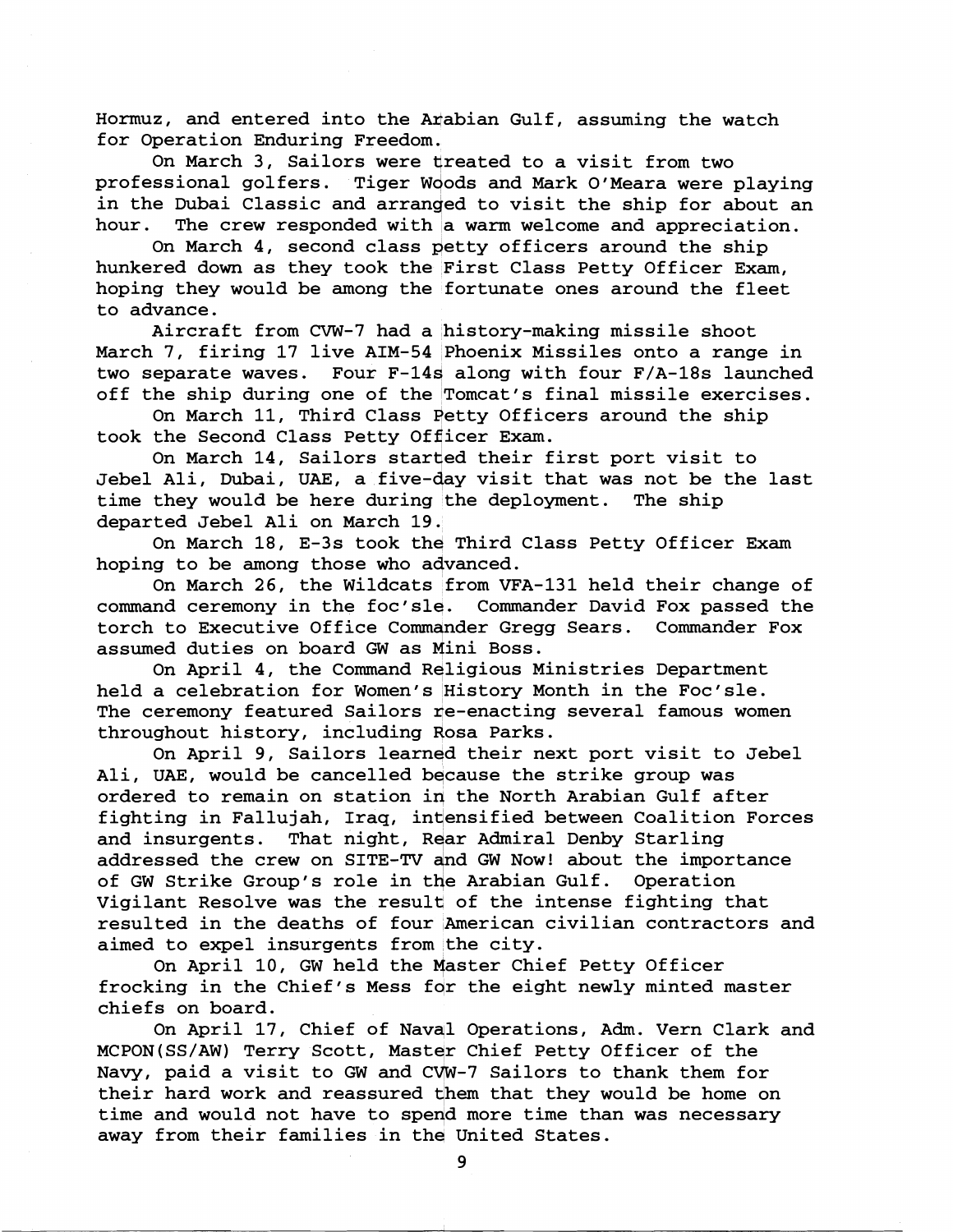April 20 marked the halfway point in the deployment. GW Department Heads served Food Service Attendants in the Wardroom in appreciation for their hard work during the first half of the<br>deployment.<br>On April 23, VAW-121 Bluetails' Commander Timothy Block<br>passed the torch to Commander Jeffrey Bay.<br>On April 25, GW and CVW-7 rushed back to the N deployment.

On April 23, VAW-121 Bluetails' Commander Timothy Block

On April 25, GW and CVW-7 rushed back to the North Arabian Gulf after terrorists attacked the Khawr-Al-Amaya Oil Terminal just off the coast of Basra, Iraq. What started as a routine Maritime Intervention Operation, where Sailors from USS FIREBOLT (PC 10) attempted to board a syspicious dhow. The operation turned into a search, rescue and recovery operation for the GW. Two Sailors from the Firebolt were killed. During that time, Sailors on board GW and embarked with CVW-7 prepared ordnance and the aircraft to launch as Medical and Dental Departments began preparing the Mess Decks in case the ship would receive casualties from the attack.

On May 7, Sailors were able to take their minds off their busy workdays to relax during their second port visit to Jebel Ali, UAE. During that time, VFA-136 celebrated their change of command on the flight deck.

The Secretary of the Navy, the Honorable Gordon England, thanked the GW Strike Group SaJlors for their hard work and dedication to the mission at hand during his visit May 20.

June 2 began GW's involvement in Summer Pulse '04, a CNOdirected exercise to surge seven carriers in four different operating theaters around the globe. The ship's participation continued until the day GW pulled into homeport July 26.

On June 3, GW Sailors gathered in Hangar Bay Two for a day of rememberance and pay their respects to those who gave their lives in the line of duty during a Memorial Day ceremony. The ceremony also focused on those who made the ultimate sacrifice during the Battle of Midway, the turning point of the Pacific War. As "Amazing Grace" was played on the bagpipes, Rear Admiral Denby Starling, commander Carrier Group EIGHT, Captain Martin J. Erdossy, commanding officer, Capt. Kenneth Floyd, commander, Carrier Air Wing SEVEN, and Capt. Tom Copeman, Martin J. Erdossy, Commanding Officer, Capt. Renneth Floyd,<br>Commander, Carrier Air Wing SEVEN, and Capt. Tom Copeman,<br>Commodore Destroyer Squadron TWENTY-EIGHT, paid their respe<br>to the fallen service members during the wre Commodore Destroyer Squadron TWENTY-EIGHT, paid their respects to the fallen service members during the wreath-laying, as Weapons Department's G-2 Division's honor guard rendered a 21gun salute.

On June 10, Chief of Naval Personnel Vice Admiral Gerry Hoewing, visited with Sailors and addressed their concerns about quality of life, manning and the various changes the Navy is making to shape its work force. The visit came the day before GW's third and final trip to Jebel Ali.

On June 11, the ship pulled into the United Arab Emirates for a four-day visit. Sailors had time to relax and enjoy being off the ship and away from work.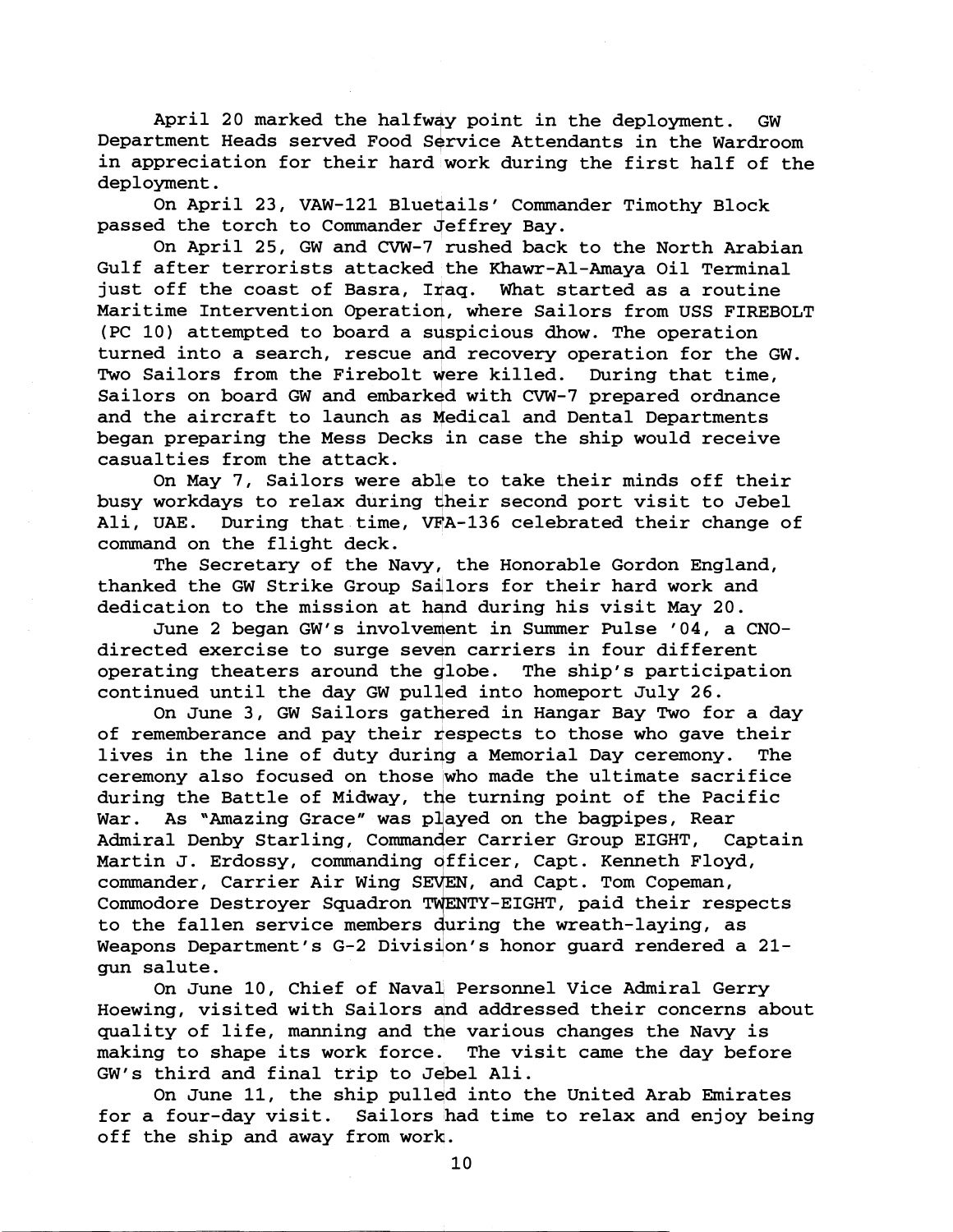As GW's time in the Arabian Gulf began to run out, Vice Admiral Nichols paid one final visit to the ship June 29 and thanked the crew for their dedicated service and contribution to the Global War on Terrorism.

Sailors had time to celebrate Independence Day and the ship's birthday with a cake-cutting ceremony in Hangar Bay Two. July 4 was also marked the final day GW was in the Arabian Gulf.

On July 5, GW set her sights on the Arabian Sea, as she transited from the Arabian Gulf through the Strait of Hormuz. At the same time, turnover with USS JOHN F. KENNEDY (CV 67) was taking place. During a two-day video teleconference turnover with JFK, CSG-8, GW, CVW7 and CDS28 passed on lessons learned from their near five months on station in FIFTH FLEET.

By July 8, GW turned her qttention homeward, as she transited through the Bab-Al-Mandeb Strait and into the Red Sea. Three days later, the ship left the 5<sup>th</sup> Fleet Area of Operation and into  $6<sup>th</sup>$  Fleet during the transit through the Suez Canal.

On July 14, the crew received a much-deserved break during a four-day visit to Naples, Italy. The crew spent time in areas around Italy, including Rome and Pompeii, or they spent time exploring the town and tasting the local cuisine.

On July 20, as the ship made the final trip through the Strait of Gibraltar, Sailors could breathe a sigh of relief knowing they would be home soon.

On July 26, Sailors could hardly contain their excitement as the ship pulled into homeport. The crew departed the ship and greeted loved ones eagerly awaiting the chance to greet their Sailors with hugs and kisses. The rainy weather did not dampen the joyous reunions upon returning to Norfolk. After departing the ship, Sailors bedan enjoying two weeks of leave at home with friends and family aa the Post Overseas Movement stand down began.

As the Post Overseas Movement stand down came to an end August 23, Sailors in Weapons Department began making preparations to start offloading ammunition. Three days later, the ammo offload began. The hangar bays were full of ammunition coming from the magazines waiting to be taken off the ship.

With one part of the offload complete, GW began making preparations to get underway again. On September 7, the ship participated in a fast cruise evolution, which also involved security drills and a general quarters drill. Each drill conducted in those three hours helped senior leadership evaluate the crew's ability to prepare for an emergency.

On September 13, GW got udderway for the first time since July to conduct Training Carrier Qualifications to train new pilots. The underway lasted until September 22.

On September 18, Sailors qathered to remember service members who are still listed as missing or were prisoners of war during the POW-MIA service held in Hangar Bay Two. Two days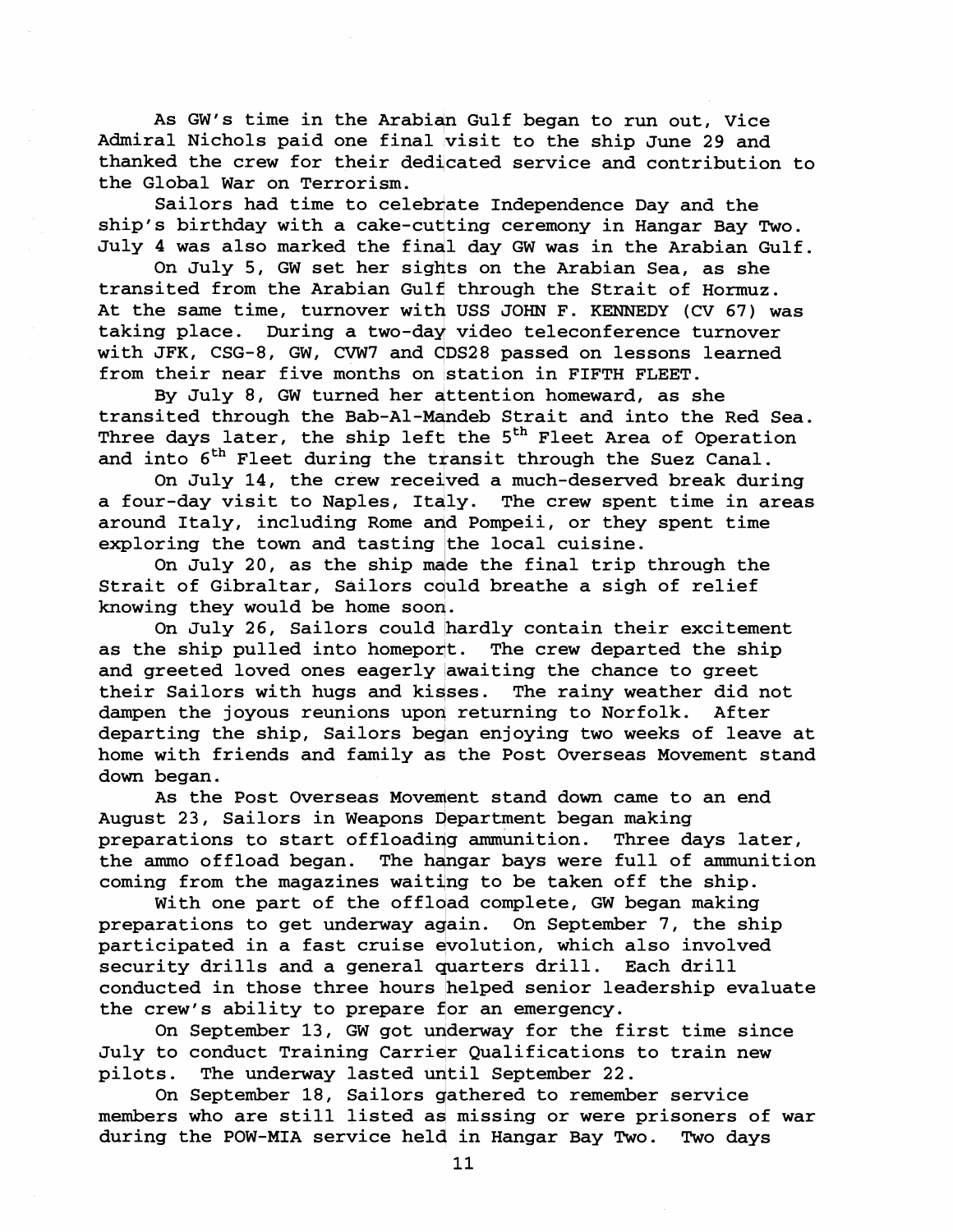later, CRMD honored the wishes of five former service members during a burial at sea ceremony.

On September 23, Weapons Department continued offloading ammunition.

On September 30, Sailors gathered in Hangar Bay Two as Captain Martin J. Erdossy passed the torch to his successor, Captain Garry R. White, during a change of command ceremony. White was formerly assigned as executive officer during the 2000 deployment.

On October 15, GW got underway for Group Sail '04 with the entire Carrier Strike Group for sustainment training to ensure our surge ready capability in support of the CNO's Fleet Response Plan. This eight day at sea period included Air Wing Carrier Qualifications and large force exercises.<br>The ship got underway again November 2. During this

underway, GW hosted new pilots for Training Carrier Oualifications as well as Carrier Oualifications. Weapons Department continued offloading ammunition, and Reactor Department geared up for the ORSE inspection.

On November 30, GW got underway for the final time before ending its surge status. During the four-day underway, the ship completed Carrier Qualifications. Upon returning to port, the ship made preparations to head to the shipyards.

On December 15, JP-5 was qffloaded from the ship while the berthing barge, APL-66, arrived at Norfolk Naval Station in preparation for the move to Northrop Grumman Newport News shipyard. The next day, the crew began the holiday stand down.<br>Over the holidays, the crew continued preparations for the Docked Planned Incremental Availability phase, which was set to begin in January 2005.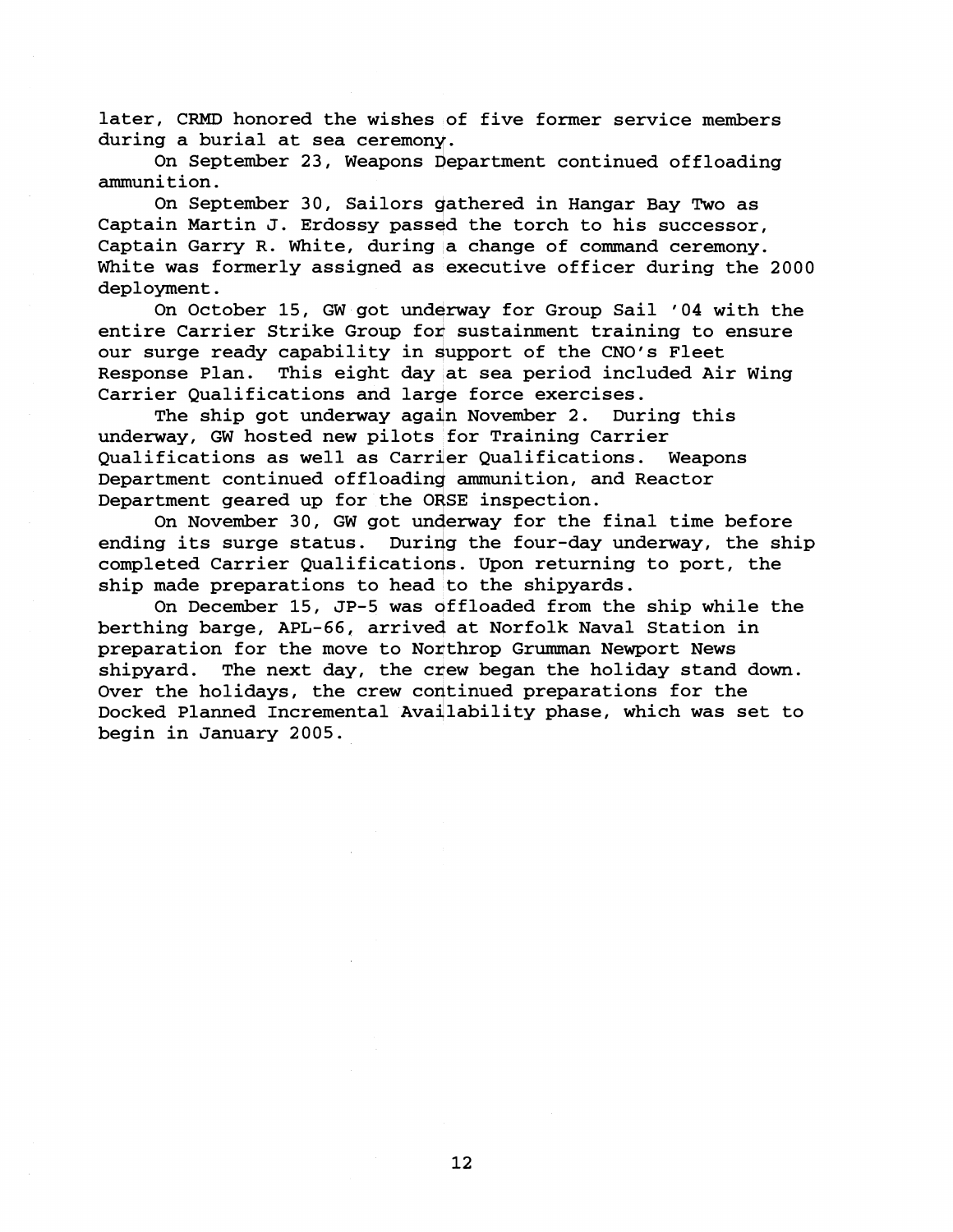#### 2004 CHRONOLOGY

## **JANUARY 2004**

- 05-08 Aviation Ordnance Safety Review CNAL QA Assist visit
- 08 Holiday leave stand down ends Pre-deployment Brief
- 08-09 Conventional Ordnance Safety Review GCCS-M Install
- 10 Foreign-exchange students visit
- 12 CAT team arrives
- 17 Bible World Church Group visit HS-5 fly-on
- 17-19 CVW-7 onload
- 20 Begin scheduled six-month Mediterranean Sea/Arabian Gulf Deployment
- 20-22 CVW-7 CQs
- 21 White House General Counsel flys out in F/A 18D PACFIRE MISSILEX
- 22 CIWS Mount 21 upload
- 23 Rendezvous with USNS LARAMIE (TA-0 203) (UNREP)
- 25 NSSM upload
- 27 Italian sailor, Giovanni Cutugno, MEDEVAC to GW
- 29-31 VTC turnover with USS ENTERPRISE
- 31 PACFIRE

## **FEBRUARY 2004**

01 Strait of Gibraltar transit Super Bowl Party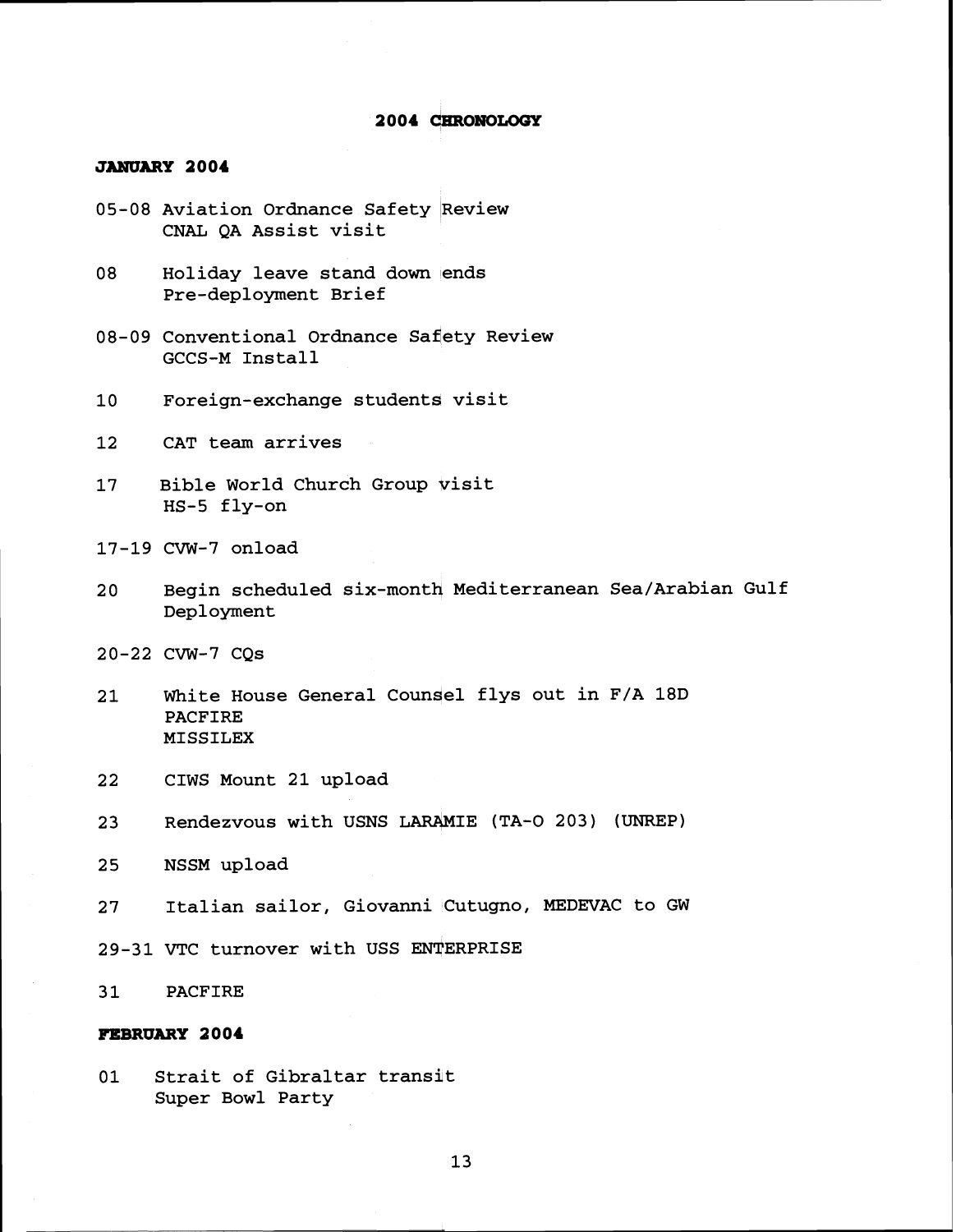#### **FEBRUARY 2004 Cont.**

- 02 Cutugno MEDEVAC off GW **ENCOUNTEREX**
- 03 Fueling at Sea with USS VELLA GULF
- 04 U.S. Ambassador to Malta visit

06-10 Souda Bay, Crete, Greece port visit

- 07 Community Relations project in Souda Bay
- 09 Guests of Commanding Officer Souda Bay Naval Support Activity visit Souda Bay Naval Support Activity base employees and Sailors
- 10 Depart Souda Bay
- 11 Rendezvous with USNS SUPPLY (T-AOE 6)) for underway replenishment C6F, VADM Ulrich, embarks
- 12 PACFIRE Passenger transfer to/from USS VELLA GULF (CG 72)
- 13 ' DETAINEX
- 15 Rendezvous with USNS SUPPLY (T-AOE 6))
- 16 Suez Canal Transit/in-chop 5<sup>th</sup> Fleet AOR
- 17 U.S. Ambassador to Egypt and Mr. Gamal Mubarak visit
- 18 U.S. Ambassador to Saudi Arabia visit
- 19 CIWS Mount 22 swapout
- 20 Bab-Al-Mander transit CJTF HOA - BGEN Broadwater visit
- 21 Rendezvous with USNS SUPPLY (CG 72) RHIB transfer cross POL with USS VELLA GULF (CG 72)
- 22 Small boat transfer with USS VELLA GULF (CG 72)
- 25 EW RACKETEX
- 27 Rendezvous with USNS SUPPLY (T-AOE 6)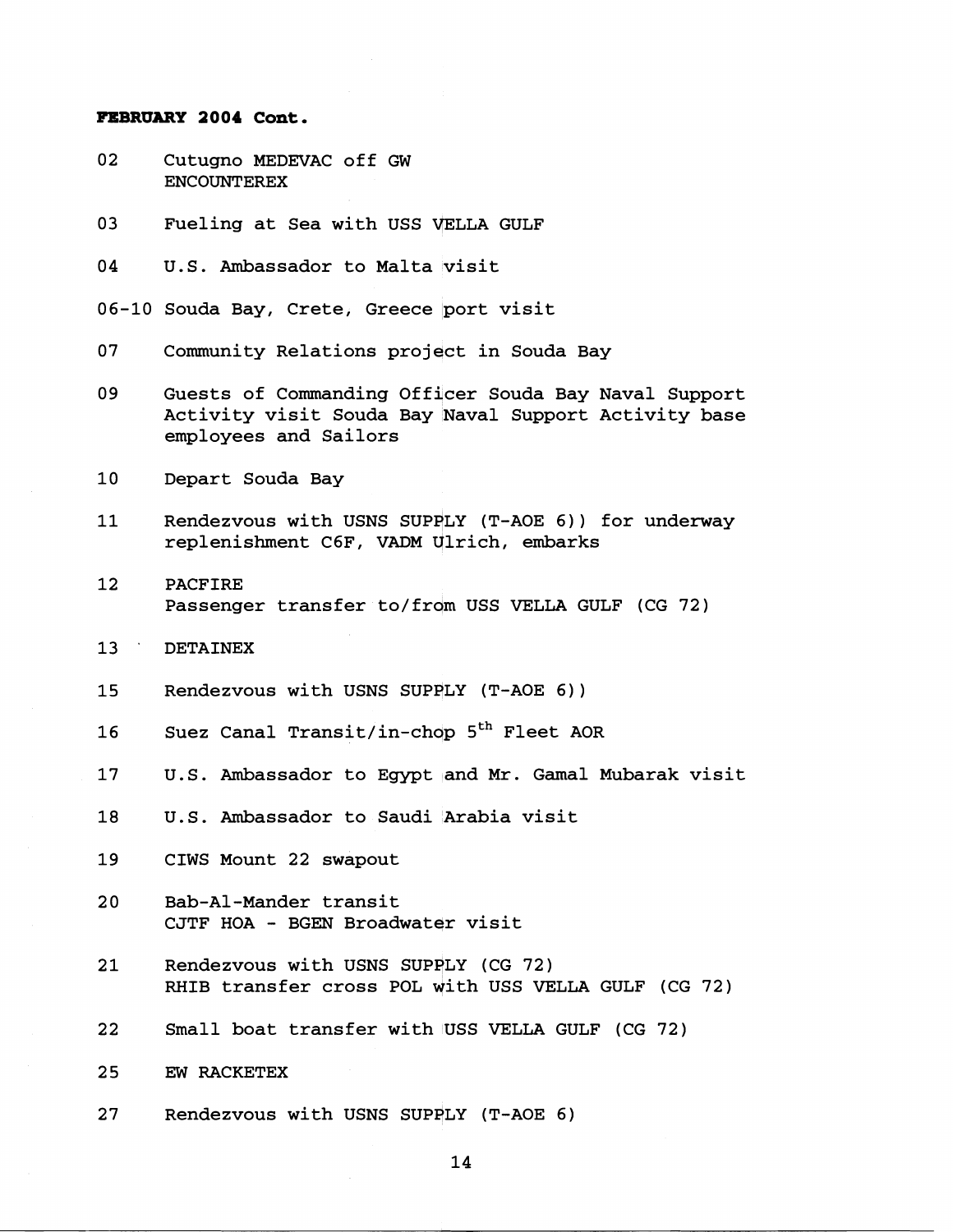#### **FEBRUARY 2004 Cont.**

- 28 PACFIRE Straits of Hormuz Transit
- 29 C5F, VADM Nichols, embarks African American/ Black History Heritage Celebration

#### **MARCH 2004**

- 03 Tiger Woods/ Mark O'Meara visit
- 04 Navy-wide First Class Petty Officer exam Commodore Tidd, CTF 50/CTF 55, visits
- 06 Rendezvous with USNS JOHN ERICSSON (T-A0 194) and USNS SIRIUS (T-AFS 8) (RAS)
- 08 Passenger transfer with USS VELLA GULF (CG 72)
- 10 PACFIRE Passenger transfer with USS VELLA GULF (CG 72)
- 11 Navy-wide Second Class Petty Officer exam Media embark- Top Gun Magazine
- 12 Rendezvous with USNS JOHN ERICSSON (T-A0 194) (UNREP) Deputy Commander, Coalition Air Operations Commander (CAOC), Commodore Robinson visits
- 14-19 Port visit in Jebel- Ali, UAE
- 16 UAE media visit
- 17 Abu Dubai, UAE U.S. Embassy staff visit
- 18 Navy-wide Third Class Petty Officer exam
- 21 Kuwaiti DV embark
- 22 Rendezvous with USNS JOHN ERICSSON (T-A0 194) (RAS) U.S. Media embark
- 24 PACFIRE Combined Air Operations Center guests embark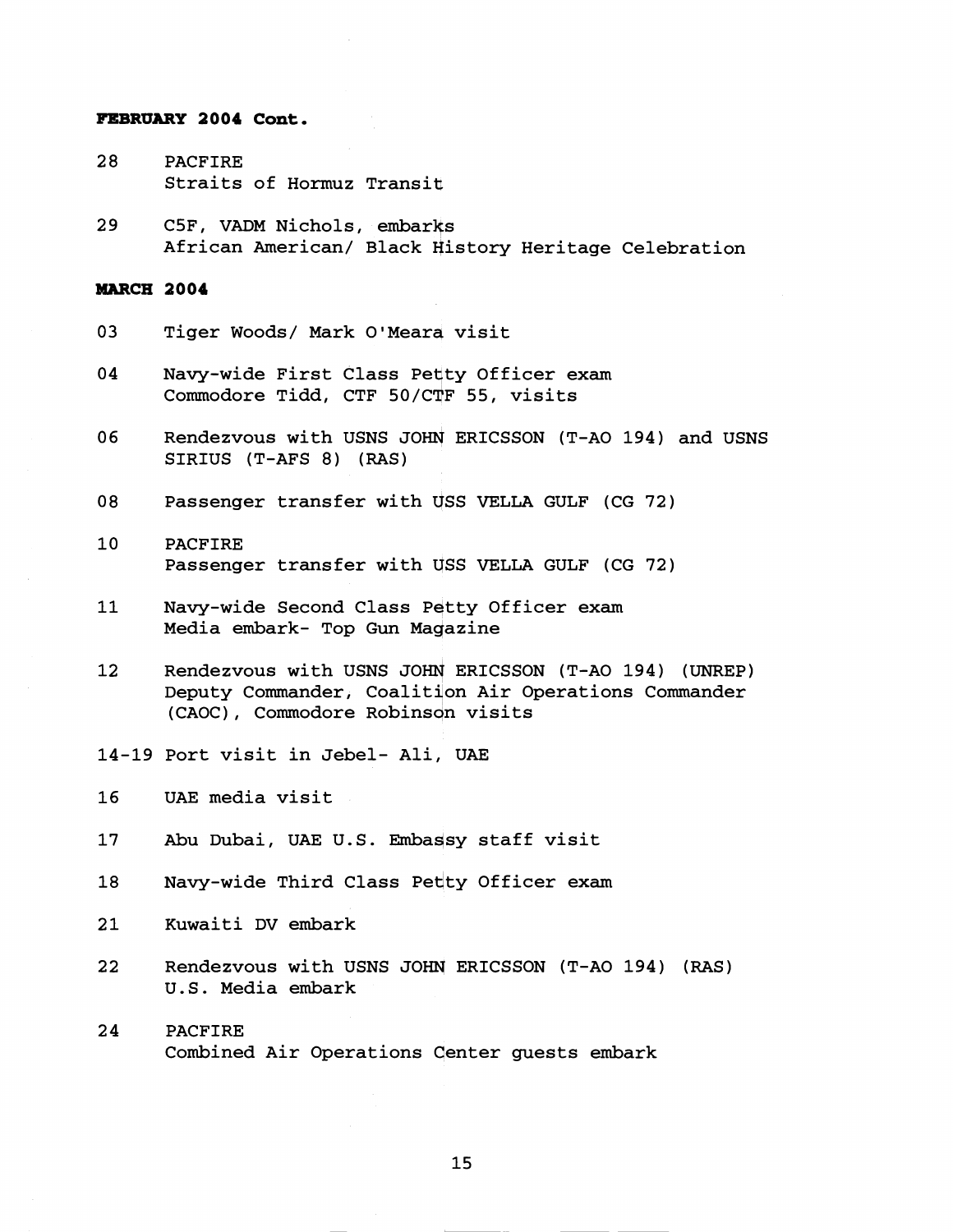## **MARCH 2004 Cont.**

- 26 Rendezvous with USNS SIRIUS (T-AFS 8) VFA-131 change of command Charles de Gaulle helo pick up/drop off CCG-8/CAG
- 28 Director, CAOC, Air commodore Butler, UKAF, embark Royal Bahrain Air Force Officers embark
- 31 Rendezvous with USNS SUPPLY (T-AOE 6) (RAS) CAOC guests

## **APRIL 2004**

- 02 Commanding Officer, HMS GRAFTON (F80), CDR Cassar embark
- 04 Women's History Month celebration
- 06 PACFIRE JAMEX CAOC DV embark
- 08 Rendezvous with USNS SUPPLY (T-AOE 6) (RAS) Qatar DV embark
- 09 Foreign Ambassadors to Bahrain embark
- 10 Master Chief Petty Officer frocking (eight)
- 15 Rendezvous with USNS SUPPUY (T-AOE 6) (RAS)
- 17 CNO/MCPON Visit
- 18 CAOC DV visit
- 20 PACFIRE
- 22 Rendezvous with USNS SUPPUY (T-AOE 6) (RAS)
- 23 VAW-121 change of command VADM Nichols, CSF, embark
- 25 Chief of Staff retirement Capt. CAOC DV embark
- 26 Naval Historic Center embark
- 28 Media embark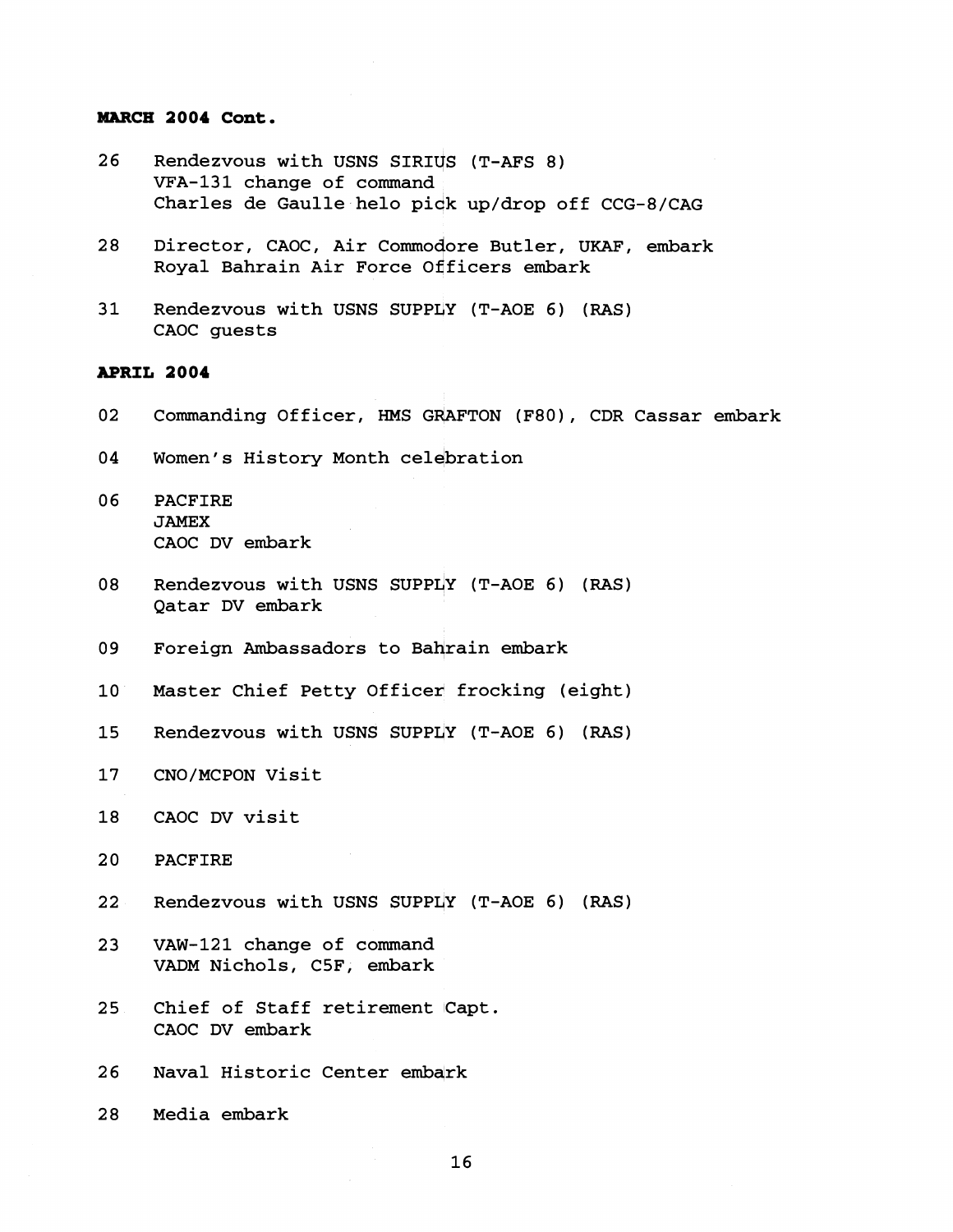#### **APRIL 2004 Cont.**

29 Rendezvous with USNS SUPPLY (T-AOE 6) (RAS)

## **MAY 2004**

- 01 Mid- Deployment Career Fair **MWR** skeet shoot on fantail
- 02 PACFIRE
- 05 Rendezvous with USNS SUPPLY (T-AOE 6)
- 06 CIWS Download VLG RHIB transfer
- 07-11 Port Call in Jebel-Ali, **UAE**  VFA-136 Change of Command
- 09 Boy Scout Court of Honor Ceremony Inport Jebel Ali, UAE
- 10 Foreign Attache' Officers visit Inport Jebel Ali, UAE
- 14 Senior Chief Petty Officer frocking ceremony
- 15 NAVELSF (U.S.) media embark First Class/Second Class Petty Officer frocking ceremony Asian Pacific Islander Celebration
- 16 Major General Elder DCFACC embark
- 18 Rendezvous with USNS TIPPECANOE (T-A0 199)
- 19 USS BULKELEY **(DDG** 84) RHIB transfer
- 20 SECNAV visit
- 24 DAPPA Images media embark VLG RHIB transfer
- 25 CODEL embark
- 26 Third Class Petty Officer frocking ceremony *MWR* skeet shoot on fantail
- 27 Rendezvous with USNS TIPPECANOE (T-A0 199) (RAS) Rendezvous with USNS SPICA (T-AFS 9) (VERTREP)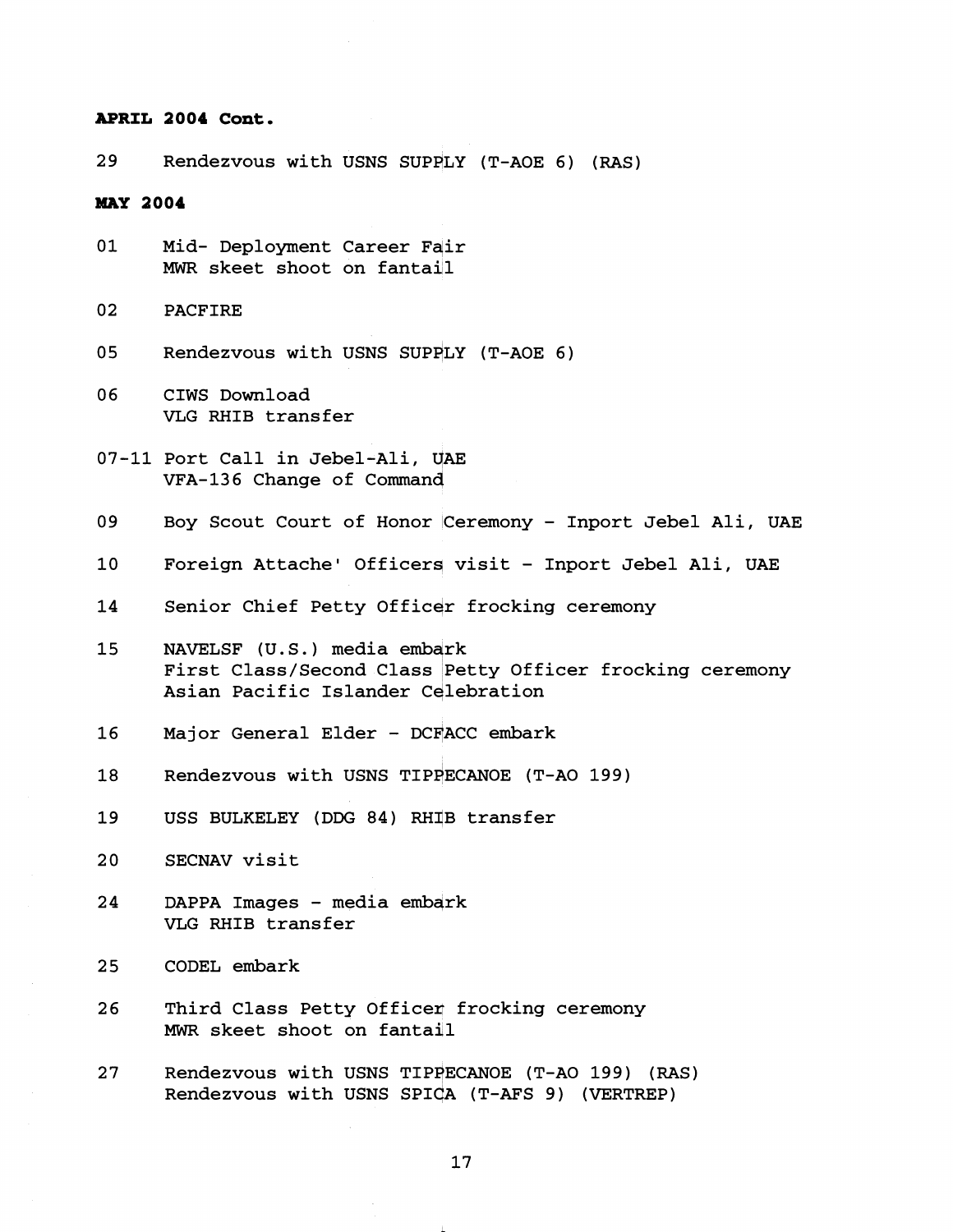#### **JUNE 2004**

- 01 BGEN Snyder command embark
- 02 PACFIRE VLG RHIB transfer
- 02-26 July Summer Pulse
- 03 Memorial Day/Battle of Midway celebration
- 04 Rendezvous with USNS SUPPLY (T-AOE 6) (RAS) VLG RHIB transfer
- 05 C5F LNOs F2C2 embark NATO 2 Missile Upload VLG RHIB transfer
- 07 VLG RHIB transfer
- 09 Rendezvous with USNS SUPPLY (T-AOE 6) (RAS)
- 10 CNP embark
- 11 Port Call in Jebel Ali, UAE
- 13 RAAF P-3 DET Jebel Ali, UAE
- 15 Depart Jebel Ali, UAE
- $16$ VLG RHIB transfer
- Dutch freelance aviation photographers visit 17
- 18 VLG RHIB transfer
- Bahrain Shura Council embark 19 Rendezvous with USS **VELLA** GULF (CG 72) (FAS) All hands Flight Deck photo for Capt. Erdossy
- CART 1 brief 20
- 22 Saudi Arabia Naval Forces East embark VLG RHIB Transfer
- Rendezvous with USNS SUPPLY (T-AOE 6) (RAS) 23
- VLG RHIB transfer  $24$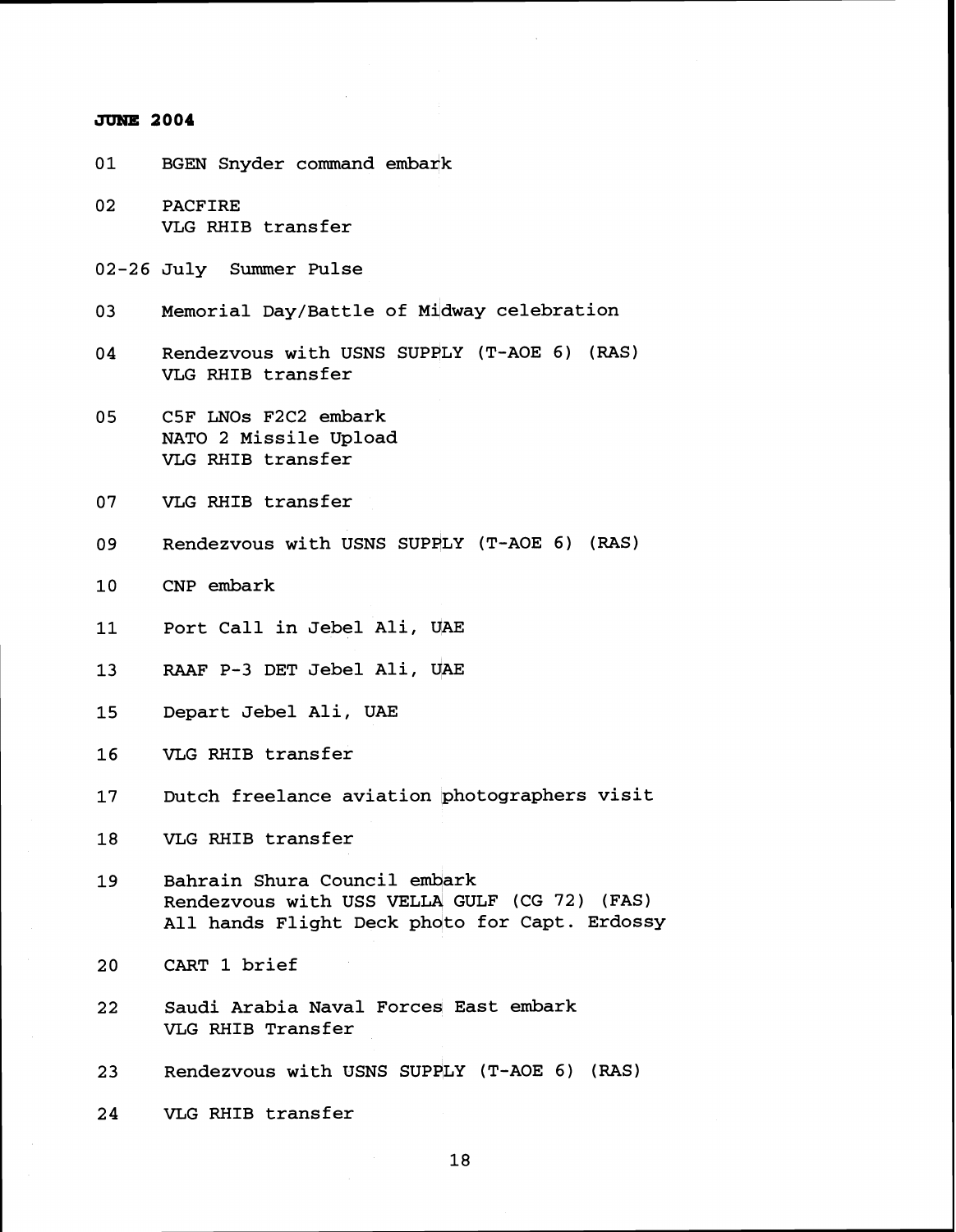## **JUNE 2004 Cont.**

- 26 Bahrain Business Leaders visit
- 27 Discovery Channel visit
- 28 VLG RHIB transfer
- 29 VADM Nichols, C5F, Visit
- 30 Rendezvous with USNS SUPPLY (T-AOE 6) (RAS)

## **JULY 2004**

- 01 PACFIRE
- 02 Navy Marine Corps News embark
- 04 Cake-cutting ceremony for July **4th** celebration and USS **GW**  birthday
- 05 CVW-7 change of command VF-143 change of command Strait of Homuz transit
- 05-06 VTC with USS JOHN F KENNEDY (CV 67)
- 08 Rendezvous with USNS SUPPLY (T-AOE 6)) (RAS) Bab-Al-Mander transit
- 11 U.S. Embassy Egypt embarh Suez Canal transit
- 12 Rendezvous with USNS KANAWHA (T-AO 196) (VERTREP)
- 14-18 Port call Naples, Italy
- 16 Italian Caribineiri visit
- 17 Members of Naples Paliment visit DESRON 28 change of command
- 20 Strait of Gibraltar transit
- 25 CVW-7 flyoff
- 26 End of deployment, return to Norfolk Begin Post Overseas Movement stand down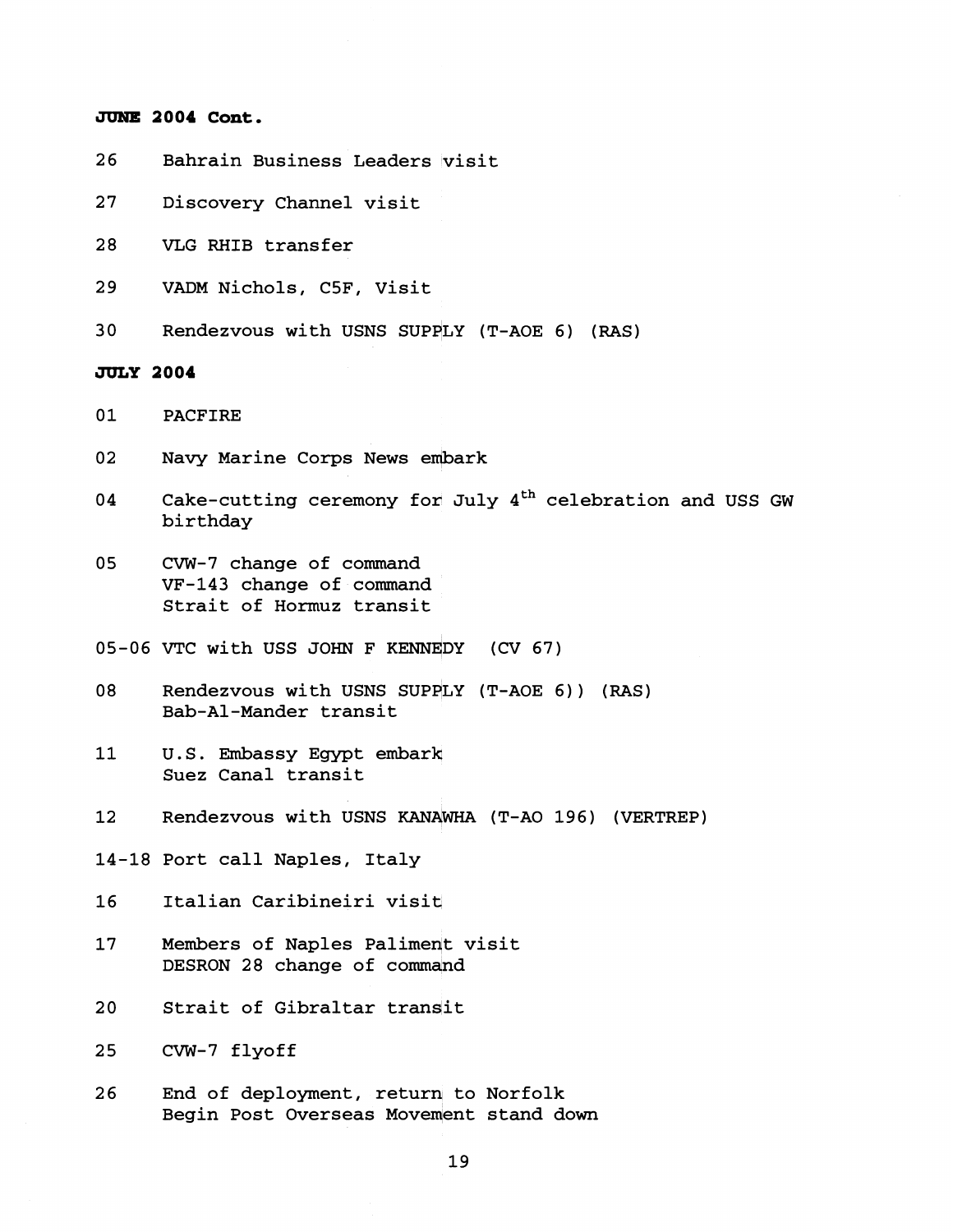## **AUWST 2004**

- 11 Sea Cadet tour
- 12 Armed Forces Staff College visit
- 14 Congressman Tiberi guests visit
- 18 COS SACT visit
- 23 End Post Overseas Movement stand down Israeli Ambassador to U.S. visit
- 24 Joint Forces Staff College visit German Staff College visit
- 26 Dollar Tree Management visit Ammo offload
- 28 Norfolk Media Orientation visit

#### **SEPTEMBER 2004**

- 01 Air Force Staff College NRD Richmond DEP visit
- 07 Fast cruise
- 09 Second Class Petty Officer Exam TDU pre-brief
- 10 9/11 prayer and remembrance ceremony CVN-21 visit
- 11 HS-5 fly onload HS-5 load onload
- 13-22 Underway for Training Carrier Qualifications
- 14 Third Class Petty Officer Exam
- 15 CPO pinning ceremony
- 18 POW-MIA service
- 20 Burial at Sea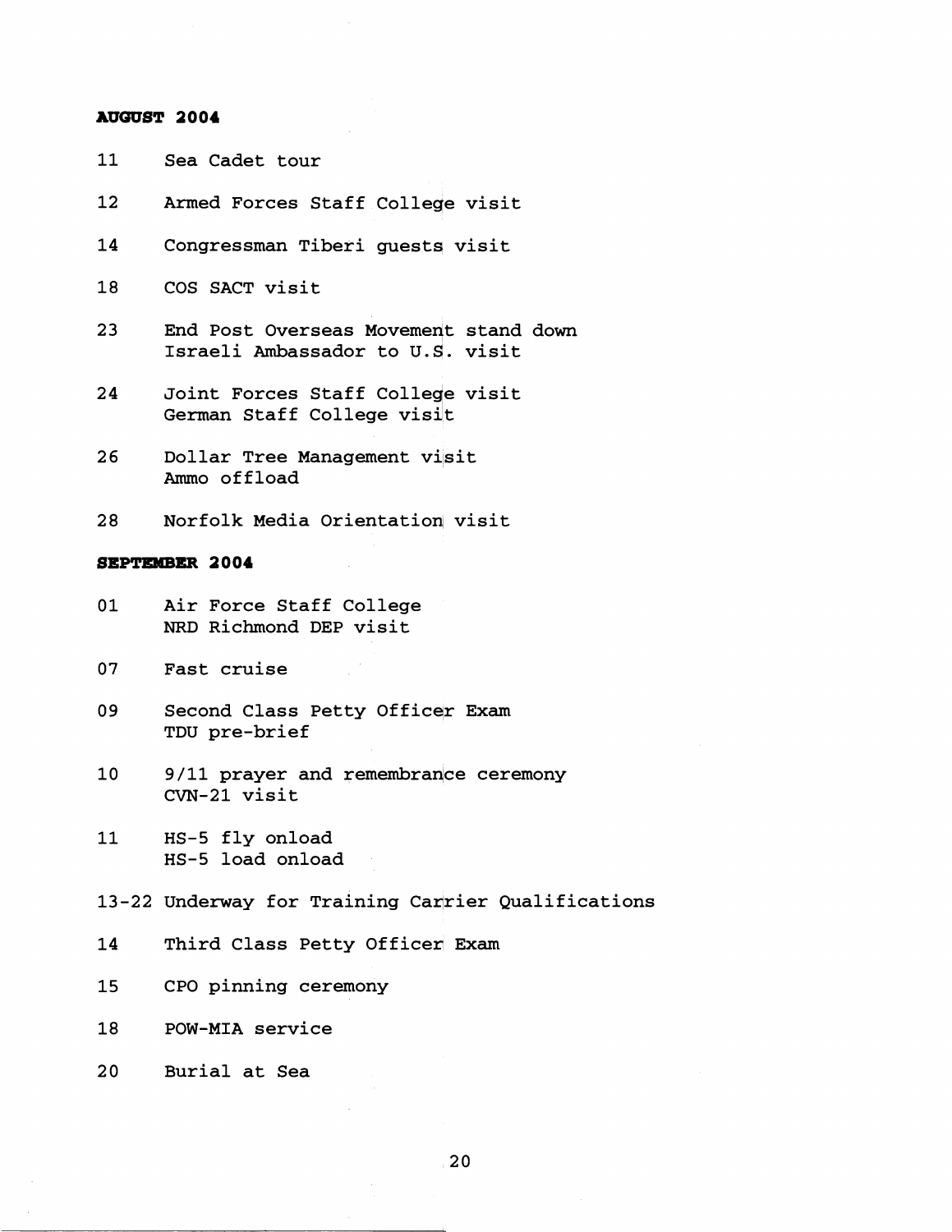#### **SEPTEMBER 2004 Coat.**

- 21 PACFIRE TDU shoot
- 23 Ammo offload
- 24 Bank of America Executives visit Joint Forces Staff College visit Supreme Allied Command Transformation visit
- 25 Vice Admiral Richard Allen (Ret) visit
- 26 Defense Information School students visit
- 27 C2F visit
- 30 GEORGE WASHINGTON change of command Capt. White relieved Capt. Erdossy

## **OCTOBER 2004**

- 01 USAF Air Combat Command visit National Association of Naval Photography visit
- 03 FGS-208, Niedersachen, German Navy visit
- 05 Guests of RADM Kemp visit
- 06 Golden Wings Reunion Group, American Airlines retired flight engineers visit
- 07 VADM Raman Puri, Chief of Integrated Staff to Chairman Chiefs of Staff Committeq, India visit
- 08 Aaron Tippin visit National Defense Universilty visit
- 09 YMCA Senior Executives visit
- 13 CVW-7 onload USS Elrod Wardroom visit
- 15-22 Underway for CSG FRP Group Sail
- 16-17 CFFC DV embark
- 17 CIWS upload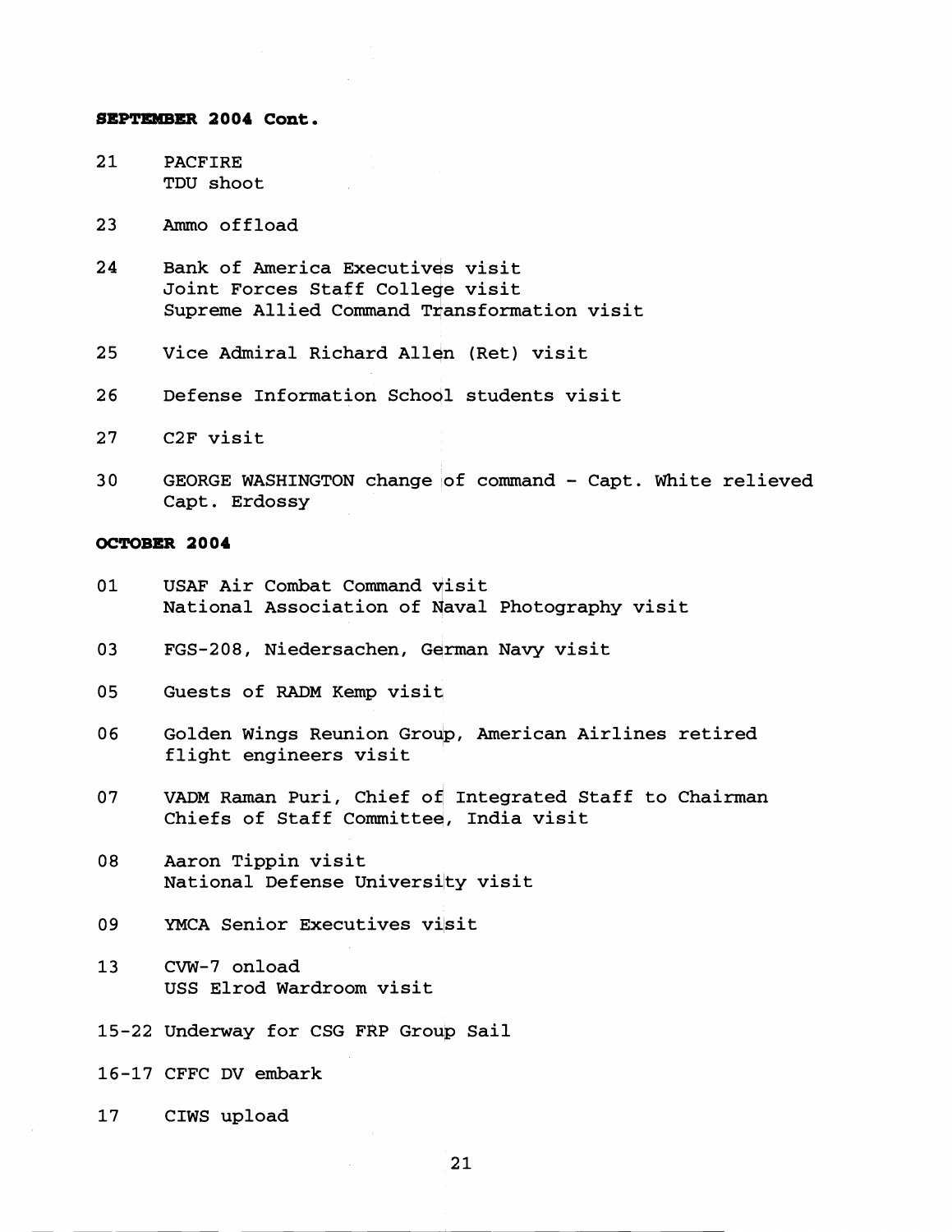#### **OCTOBER 2004 Cont.**

- 17-18 CNAL DV embark (FBI counterterrorism task force, Habitat for Humanity)
- **18-19** CNAL DV embark (senior ayiator's spouses)
- **19-20** SECNAV DV embark
- **20-21** CNAL DV embark
- **21 50** Cal/M-240 gun shoot
- **25** Regional Project for Eurqpeans of Security Issues visit
- 27 Chief of the General Staff, People's Republic of China visit
- **29** SACT German Officers visit

## **NOVEMBER 2004**

**01-02** CFFC DV embark

- 02-22 Underway for Training Carrier Qualifications, Fleet Replacement Squadron Carrier Qualifications, ammo offload and ORSE inspection
- **03** NATO missile download
- **03-04** CFFC DV embark
- 04 National Geographic "Marine Machines" Embark

**04-05** CNAL DV embark

- **05** Betsy Phillips, Professiqnal Staff Mbr, House Appropriations Comm - Defense
- 05-07 Discovery Channel Wings Media embark
- **05-06** CFFC DV embark
- **06-07** CFFC DV embark
- **11** Veteran's Day ceremony
- **15-17** Rendezvous with USNS SUPPLY (T-AOE 6) (RAS and ammo of fload)